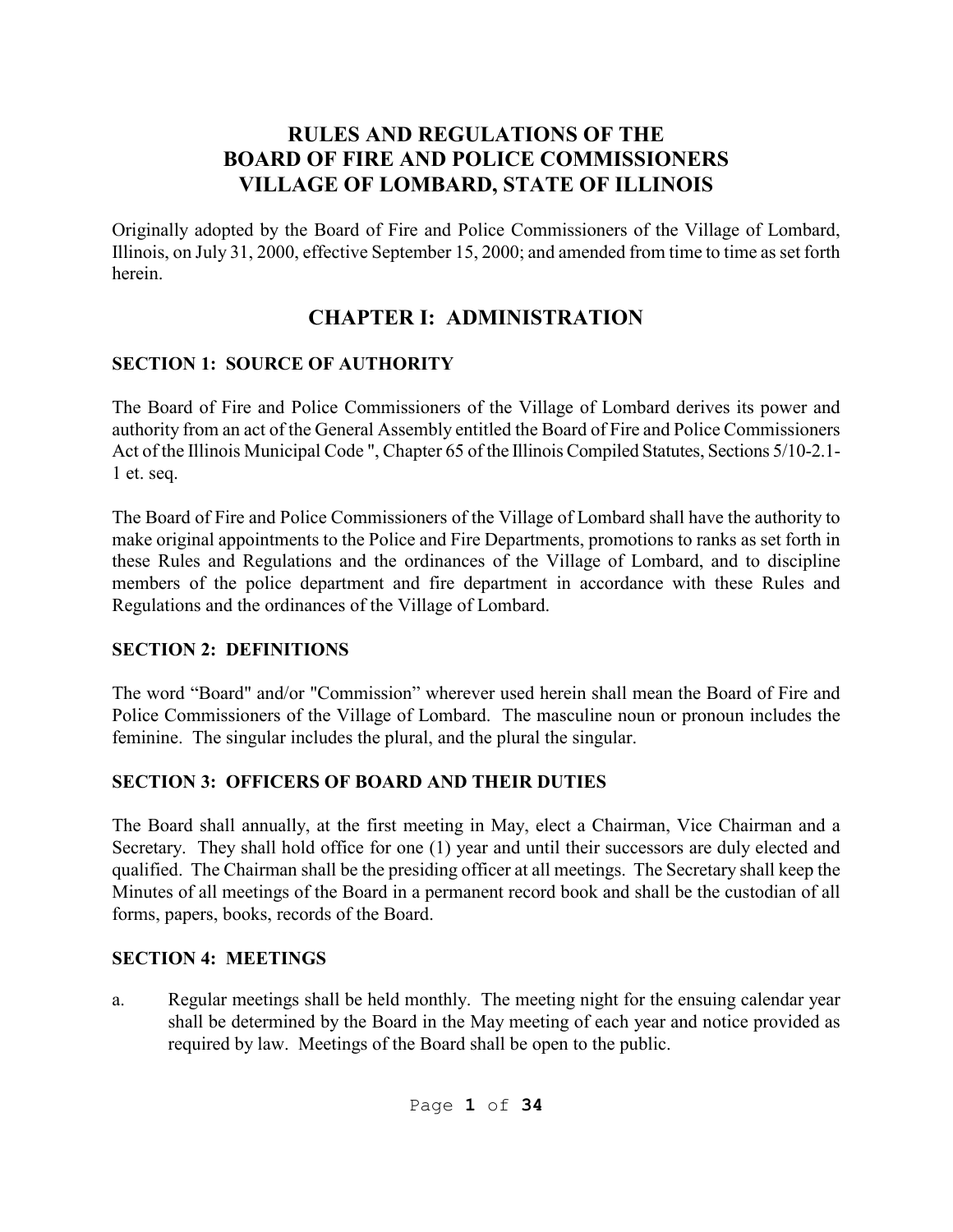- b. Special meetings shall be open, notice thereof to be posted in the Village Hall of the Village of Lombard forty-eight (48) hours prior to convening. The special meeting may be called by the filing of a written notice with the Secretary of the Board and signed either by the Chairman of the Board or any two members thereof. This notice shall contain a brief statement of the business to be submitted for the consideration of the Board at such special meeting, and no other business shall be considered at such special meeting.
- c. Notice of all meetings shall be given to the public and news media so requesting in the manner provided by law.
- d. During any regular or special meeting a closed session may be held, as allowed by the Open Meetings Act, upon a proper motion made by any single member of the Board. Close sessions may be limited to Board members and such invited persons as the Board may deem necessary. The Secretary will record the motion to close the meeting, record the roll call vote of the members on said motion and keep minutes of the closed session.
- e. Public notice of any regularly scheduled or special meeting shall be given in accordance with the Open Meetings Act, Illinois Compiled Statutes, Chapter 5, Sections 120/1 et. seq.

## **SECTION 5: QUORUM**

Two (2) members of the Board shall constitute a quorum for the conduct of all business.

## **SECTION 6: ORDER OF BUSINESS**

The order of business at any meeting shall be:

- a. Call to Order & Roll Call
- b. Approval of Minutes
- c. Visitor Comments
- d. Payment of Bills
- e. Chairman's Report
- f. Vice-Chairman's Report
- g. Secretary's Report
- h. Correspondence
- i. Unfinished business
- j. New business
- k. Adjournment

## **SECTION 7: PROCEDURE**

The parliamentary procedure prescribed in Robert's "Rules of Order" shall be followed as far as practicable.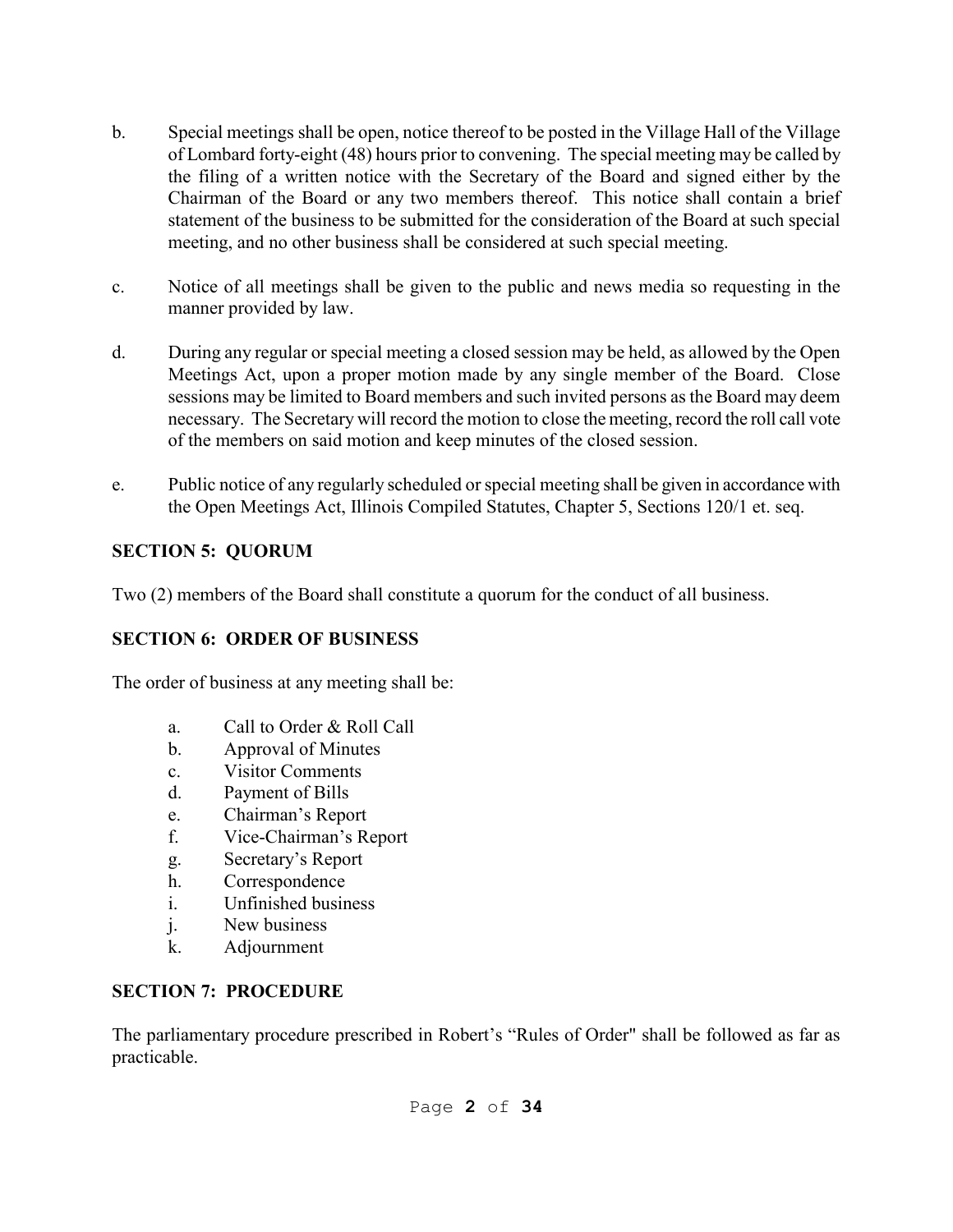#### **SECTION 8: AMENDMENTS**

Amendments to the rules of the Board may be made at any meeting of the Board. All such amendments shall forthwith be printed for distribution and notice shall be given of the place or places where said rules may be obtained. Such notice shall be published in a newspaper of general circulation in the Village of Lombard. The notice shall specify the date, not less than ten (10) days subsequent to the date of such publication, when such rules shall go into effect.

### **SECTION 9: ANNUAL REPORT AND BUDGET REQUEST**

The Board shall submit to the Village President, an Annual Report of its activities as required by Section 10-2.1-19 of the Board of Fire and Police Commissioners Act (65 ILCS 5/10-2.1-19). The Board shall also submit to the Corporate Authorities an annual Budget Request for the ensuing fiscal year, as required by local ordinance and Section 10-2.1-19 of the Board of Fire and Police Commissioners Act.

### **SECTION 10: SENSITIVE PERSONAL INFORMATION**

In conducting its duties with respect to initial appointment and promotion, the Board may receive and review Sensitive Personal Information of candidates. Sensitive Personal Information includes but is not limited to the following items whether stored in electronic or printed format: credit card information, tax identification numbers, date of birth, address, phone numbers, drivers license number, criminal history records or medical records. All Sensitive Personal Information shall be kept separate from general Board documents. After the Board has reviewed any document that contains Sensitive Personal Information, that document shall be returned to the appropriate department for disposition or disposal, as the case may be.

# **CHAPTER II: APPLICATION FOR APPOINTMENT**

### **SECTION 1: AGE AND RESIDENCY**

a. All Applicants for a position in either the fire or police department shall be at least 21 years of age by the date the applications are due. All Applicants for a position in either the fire or police department shall be under 35 years of age on the date of appointment. Applicants for examination must be citizens of the United States and residents of the State of Illinois at the time of appointment. Any other residence requirements shall be as prescribed by the corporate authorities.

b. The age limitation in subsection (a) does not apply (i) to any person previously employed as a policeman or fireman in a regularly constituted police or fire department of (I) any municipality, regardless of whether the municipality is located in Illinois or in another state, or (II) a fire protection district whose obligations were assumed by a municipality under Section 21 of the Fire Protection District Act, (ii) to any person who has served a municipality as a regularly enrolled volunteer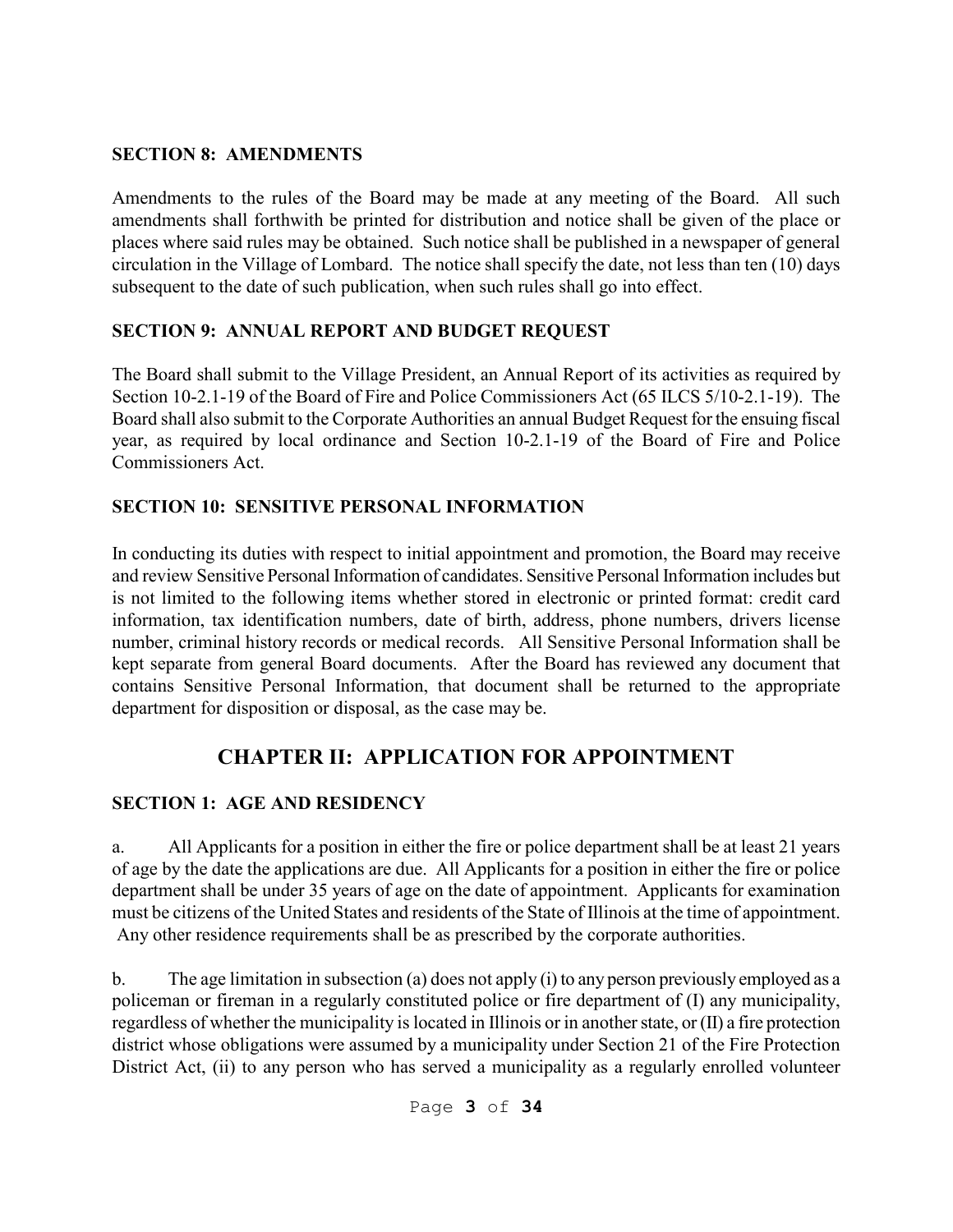fireman for 5 years immediately preceding the time that municipality begins to use full time firemen to provide all or part of its fire protection service, or (iii) to any person who has served as an auxiliary police officer under Section 3.1-30-20 of the Illinois Municipal Code for at least 5 years and is under 40 years of age, (iv) to any person who has served as a deputy under Section 3-6008 of the Counties Code and otherwise meets necessary training requirements, or (v) to any person who has served as a sworn officer as a member of the Illinois Department of State Police.

c. If a person is placed on an eligibility list and becomes overage before he or she is appointed to a police or fire position, that person shall remain eligible for appointment until the list expires. Otherwise, no person who has attained the age of 36 years shall be inducted as a member of a police department and no person who has attained the age of 35 years shall be inducted as a member of the fire department. However, for appointment to the police department, a veteran shall be allowed to exceed the maximum age provision of this Section by the number of years served on active military duty, but by no more than 10 years of active military duty.

## **SECTION 2: APPLICATION FORMS**

Applications for appointment shall be filed upon forms furnished by the Board, and applicants must comply with the requirements of said form in every respect. The application must be filed with the Board, by the date specified by the Board, prior to taking an examination.

The applicant shall furnish with the completed application a copy of his Military Service Record and Discharge Papers (DD-214), if applicable.

A false statement made by a person in any application for position or for examination, connivance in any false statement made in any certificate which may accompany such application or complicity in any fraud regarding the same, shall be regarded as good cause for exclusion from the examination, eligibility or appointment or discharge at a later date.

An application fee and waiver procedure, to help cover examination costs may be established by the Board prior to conducting any examination.

### **SECTION 3: DISQUALIFICATION**

The Board may refuse to certify for appointment to any position any individual:

- a. Who is found lacking in any of the established preliminary requirements for the service for which he or she applies.
- b. Who is physically unable to perform the duties of the position to which he or she seeks appointment.
- c. Who is found to have taken or used drugs and/or narcotics illegally.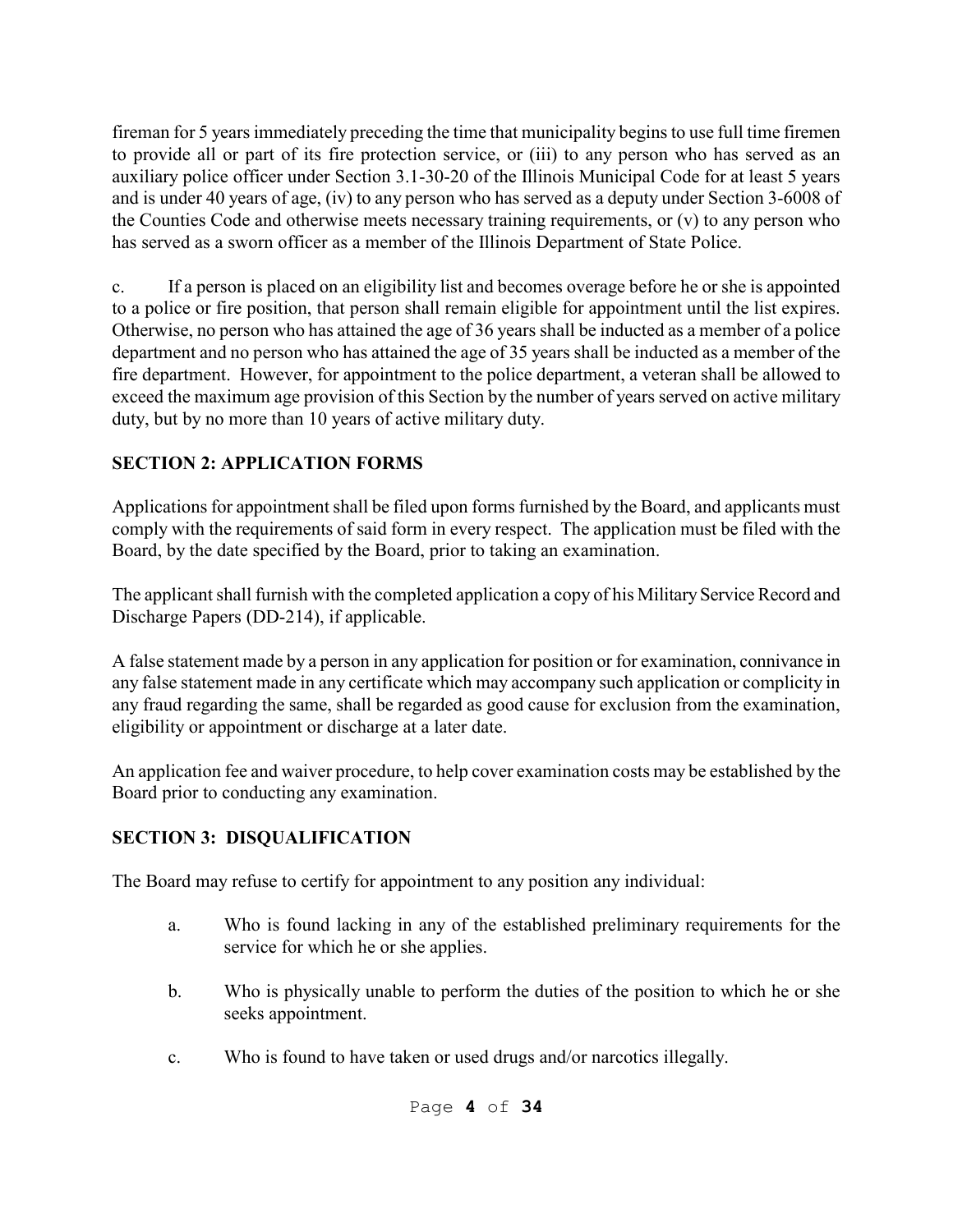- d. Who has been convicted of a felony.
- e. Who has been convicted of a misdemeanor involving moral turpitude as specified in Section 10-2.1-6 of the Board of Fire and Police Commissioners Act.
- f. Who has been dismissed from any public service for good cause or while on any probationary period.
- g. Who has attempted to practice any deception or fraud in his or her application.
- h. Who may be found disqualified in personal qualifications.
- i. Whose character and employment references are unsatisfactory.
- j. Who does not possess a high school education or its equivalent.
- k. Who has failed to fulfill any of the requirements for applicants which are established for the hiring process or by these rules or regulations.

Any applicant, or eligible, deemed disqualified hereunder shall be notified by the Board.

# **SECTION 4: DEFECTIVE APPLICATIONS**

An applicant may correct minor omissions or deficiencies to his application prior to the time of the first examination only. In the event that prior to the date of the first examination the Board finds that a minor and inadvertent or clerical omission has occurred on an application, the Board shall attempt to notify the applicant of the item required to be completed. The applicant will have ten days from the date of notification to complete the omission or deficiency. Failure of the applicant to complete the omission or deficiency may be construed by the Board as a withdrawal of the application.

# **SECTION 5: EDUCATION REQUIREMENTS**

Applicants for the Fire Department shall have attained a high school diploma or an equivalent high school education. Applicants for the Police Department shall have attained an associate's degree or its equivalent number of hours towards a bachelor's degree from an accredited college or university by the date of application, provided however, that applicants who are certified police officers in the state of Illinois or applicants who were engaged in active military or naval service of the United States for at least one year and honorably discharged shall not be required to have attained an associate's degree or the equivalent number of hours towards a bachelor's degree.

# **SECTION 6: NOTICE OF ACCEPTANCE**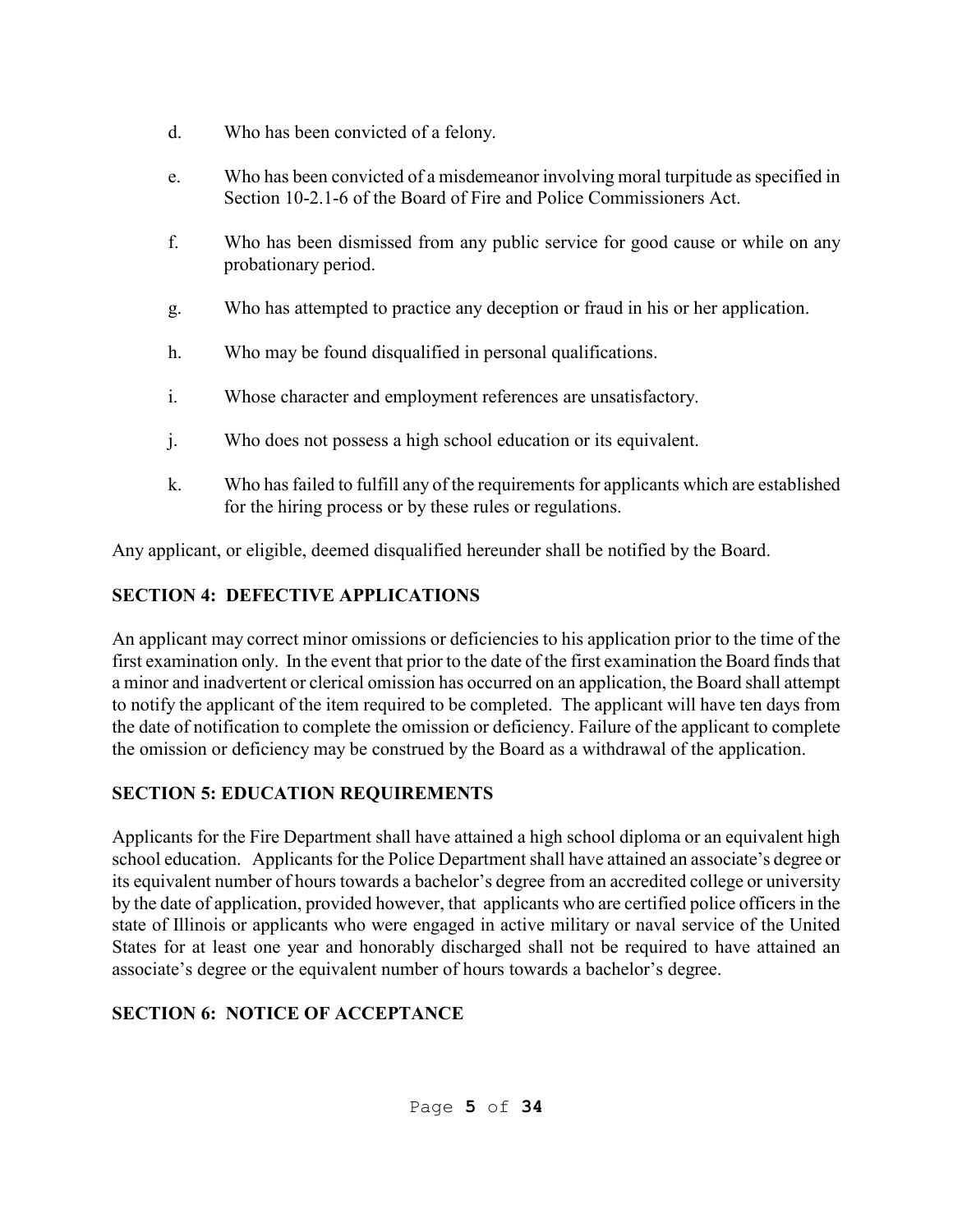The Secretary will notify all applicants whose applications have been accepted by the Board to be present for orientation and subsequent examination with an executed Physicians Certificate that they are physically capable of participating in a strenuous "Physical Ability Test".

### **SECTION 7: RELEASE OF LIABILITY**

All applicants shall execute and deliver to the Board, a release of all liability as a result of taking a "Physical Ability Test" in favor of the Board, the Village of Lombard and any other involved agency, on a form prescribed by the Board.

# **CHAPTER III: ORIGINAL APPOINTMENT PROCESS**

### **SECTION 1: NOTICE OF EXAMINATIONS**

Examinations shall be held on the dates fixed by the Board and advertised in local newspapers in accordance with the statutes of the State of Illinois. All notices of examination shall include a statement that the Village of Lombard is an Equal Opportunity Employer. The Board may also utilize one or more of the following methods of notification: Village or Department web sites, law enforcement or fire service web sites, written notification to members of the department, local civic groups and service organizations, regional colleges and universities, and individuals who have completed pre-application contact cards. Examinations may be postponed, however, by order of the Board, which order shall state the reason for such postponement and shall designate a new date for said examination. Applicants shall be notified of the postponement of any examination and of the new date fixed for said examination.

## **SECTION 2: APPLICATIONS FOR ORIGINAL APPOINTMENT**

All applications for appointment shall be made on forms prepared by the Board. The application packet shall include the following:

- a. The application which shall include herein a statement that the Village of Lombard is an Equal Opportunity Employer.
- b. Notice describing the elements of the testing process and the estimated length of the testing process.
- c. Waiver and release of liability forms.
- d. Physician's release for participation in the physical aptitude test. (Police Only)
- e. The rules of the Board regarding reapplication for future appointment processes.

### **SECTION 3: EXAMINATIONS**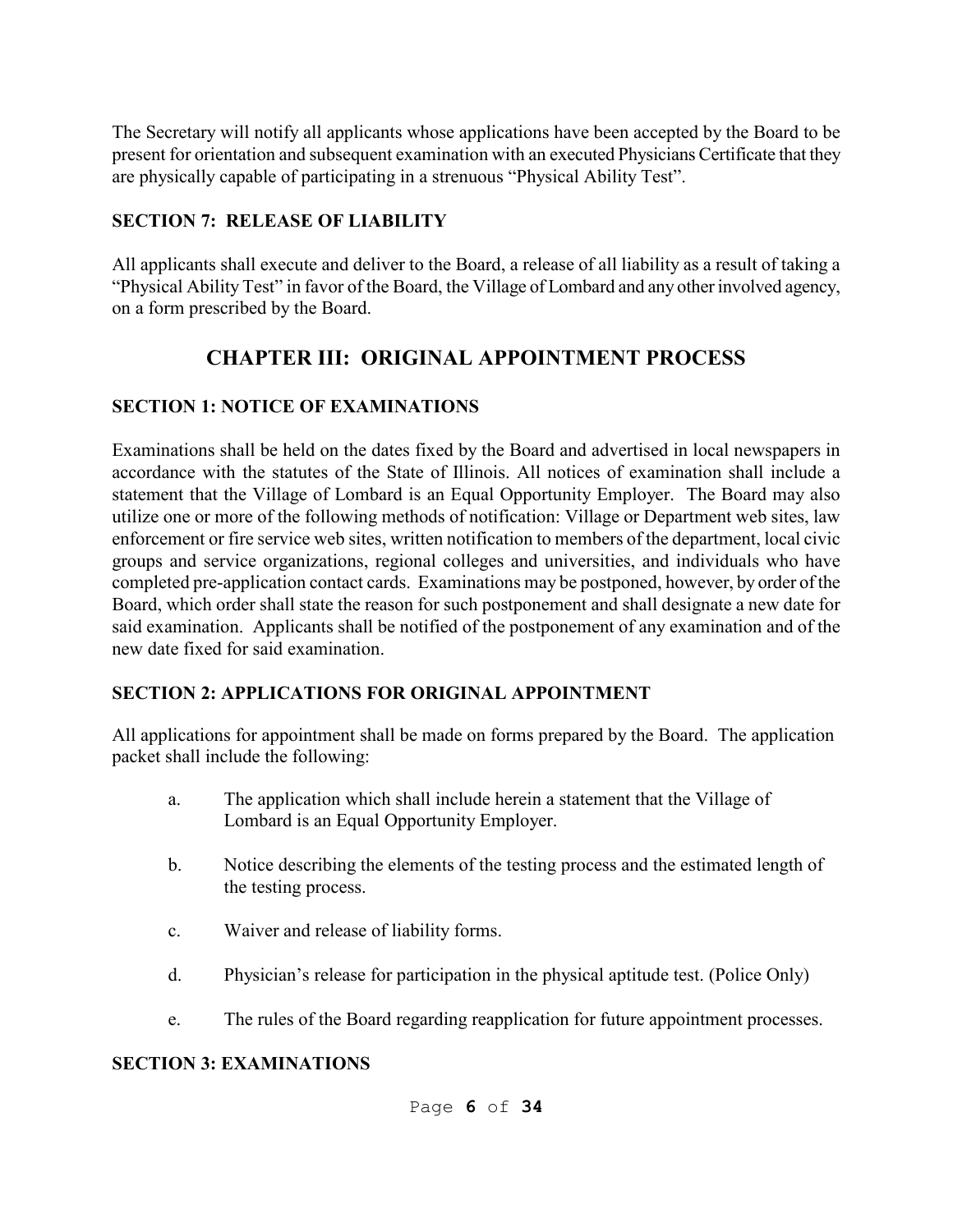The Board shall call for examinations to fill vacancies in the class of service in which vacancies are liable to occur. A call for such examination shall be entered in the Minutes of the Board and shall include a statement of:

- a. The time and place where such examination will be held.
- b. Applications will be received for at least a two (2) week period, which shall terminate ten (10) business days before the orientation program.
- c. The position to be filled from the resulting eligibility list.

Examinations shall be held only on dates selected by the Board. There shall be no make up examinations and any applicant failing to be present for any examination or phase of the testing process shall be deemed to have withdrawn from the testing process.

### **SECTION 4: TYPE OF EVALUTIONS**

The subject matter for orientation, physical ability test, written examination, and oral interviews shall be such as will fairly test the capacity of the applicant to discharge the duties of the position to which the applicant seeks appointment. No examination shall contain questions regarding applicant's political or religious opinions or affiliations.

#### **SECTION 5: APPOINTMENT PROCESS**

Evaluations will be conducted in the areas described herein. The sequence of these evaluations shall be at the discretion of the Board. A failure to achieve the minimum passing grade, as set by the Board in any examination, disqualifies the applicant from any further participation. All grades are based on a maximum weighted grade of one hundred per cent 100% plus military, cadet or paid on call credits. All examinations shall be administered, scored, evaluated and interpreted in a uniform manner.

| Evaluations                     | Percentage of Total | Minimum Passing             |
|---------------------------------|---------------------|-----------------------------|
| Orientation                     |                     | <b>Attendance Mandatory</b> |
| <b>Physical Aptitude Test</b>   |                     | $*$ (Fire)                  |
| Written Examination             | $90\%$              | * (All candidates)          |
| Oral Interview Process          | 10%                 |                             |
| In-depth Polygraph Test         |                     | Pass or Fail                |
| <b>Background Investigation</b> |                     | Pass or Fail                |
| Psychological Evaluation        |                     | Pass or Fail                |
| <b>Medical Evaluation</b>       |                     | Pass or Fail                |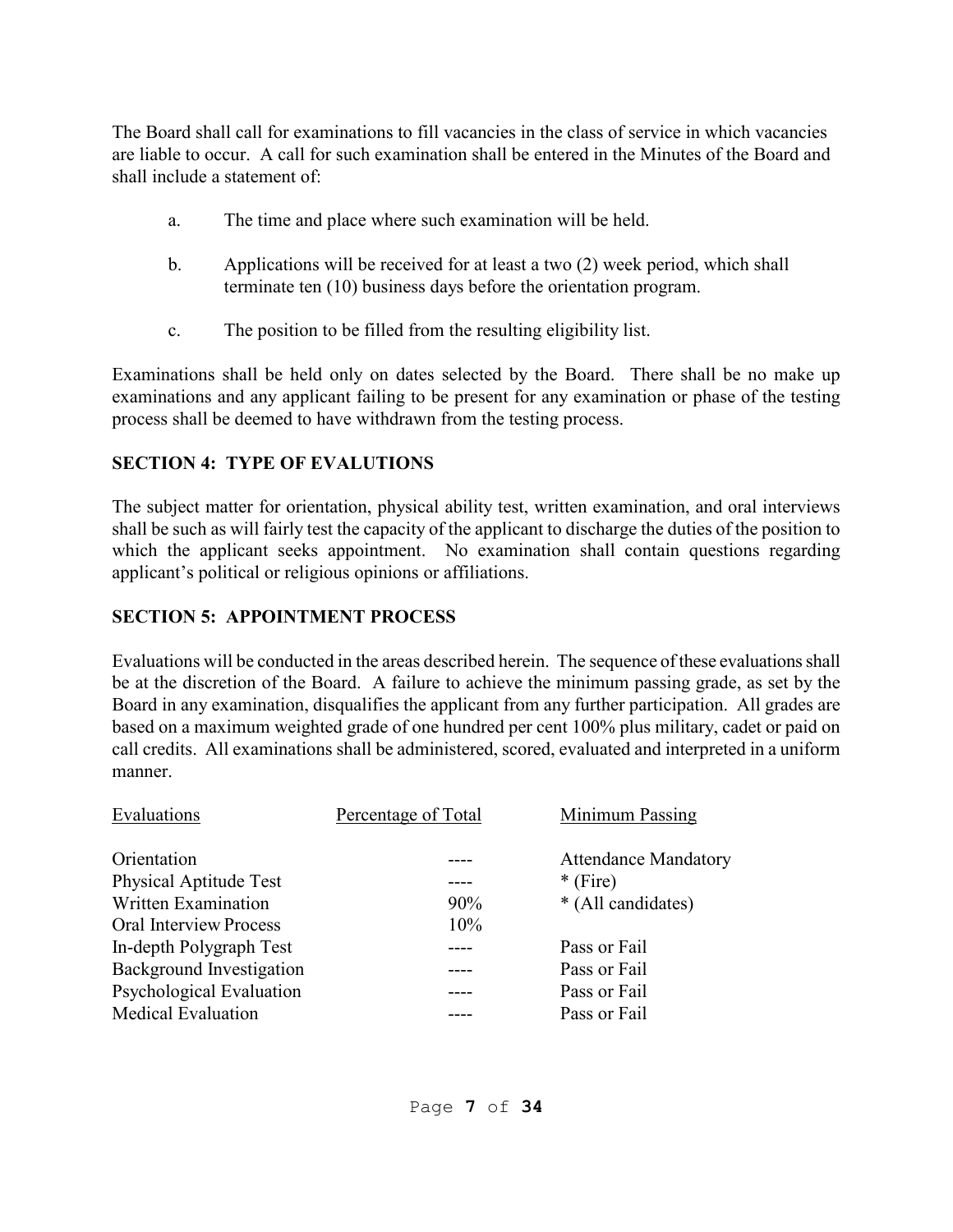**\*For All Candidates -** To be announced by the Board prior to conducting the examination and may vary based upon the examination or the testing agency used by the Board.

**\*For Fire Candidates** - Candidates shall provide proof of having successfully completed the Candidate Physical Agility Test (CPAT).

### **SECTION 6: ORIGINAL APPOINTMENT, ORIENTATION**

It will be a requirement that all applicants attend an original appointment orientation program sponsored by the Board. Such orientation will provide information regarding the selection process including the examination schedule and estimated process completion date, the job duties and responsibilities, village demographics, employment benefits, work schedules, training programs and such other information as the Board determines appropriate.

## **SECTION 7: ORIGINAL APPOINTMENT, PHYSICAL ABILITY TEST**

All applicants shall successfully complete a valid non-discriminatory and job related physical ability test. Police Candidates shall be required to pass the "Physical Aptitude Test" prior to being permitted to participate in the written examination.

All Fire Candidates on the Final Eligibility List shall maintain a Candidate Physical Agility Test Certification (CPAT) that is no more than one year old. Fire Candidates who are on the Final Eligibility List shall be required to provide a copy of said CPAT certification within 14 days of receiving notice from the Board that the candidate is being considered for appointment. No CPAT certification more than one (1) year old from the date of notice from the Board will be considered. No candidate shall receive a conditional offer of appointment without having provided evidence of such successful completion of CPAT.

# **SECTION 8: ORIGINAL APPOINTMENT, WRITTEN EXAMINATIONS**

Information as to the type of written examination to be conducted by the Board will be provided as part of the orientation program. The material used in this examination shall be of such a nature that it will adequately outline the candidate's aptitude to assimilate training and the duties of the position as a firefighter or patrol officer. All information regarding the validity of the examination shall be maintained by or on behalf of the Board in accordance with these Rules and Regulations.

All examination papers are the property of the Board and the grading thereof by the Board shall be final and conclusive and not subject to review by any other board or tribunal of any kind or description. Candidates who fail to achieve a passing grade will be notified and eliminated from all further consideration.

# **SECTION 9: INITIAL ELIGIBILITY REGISTER**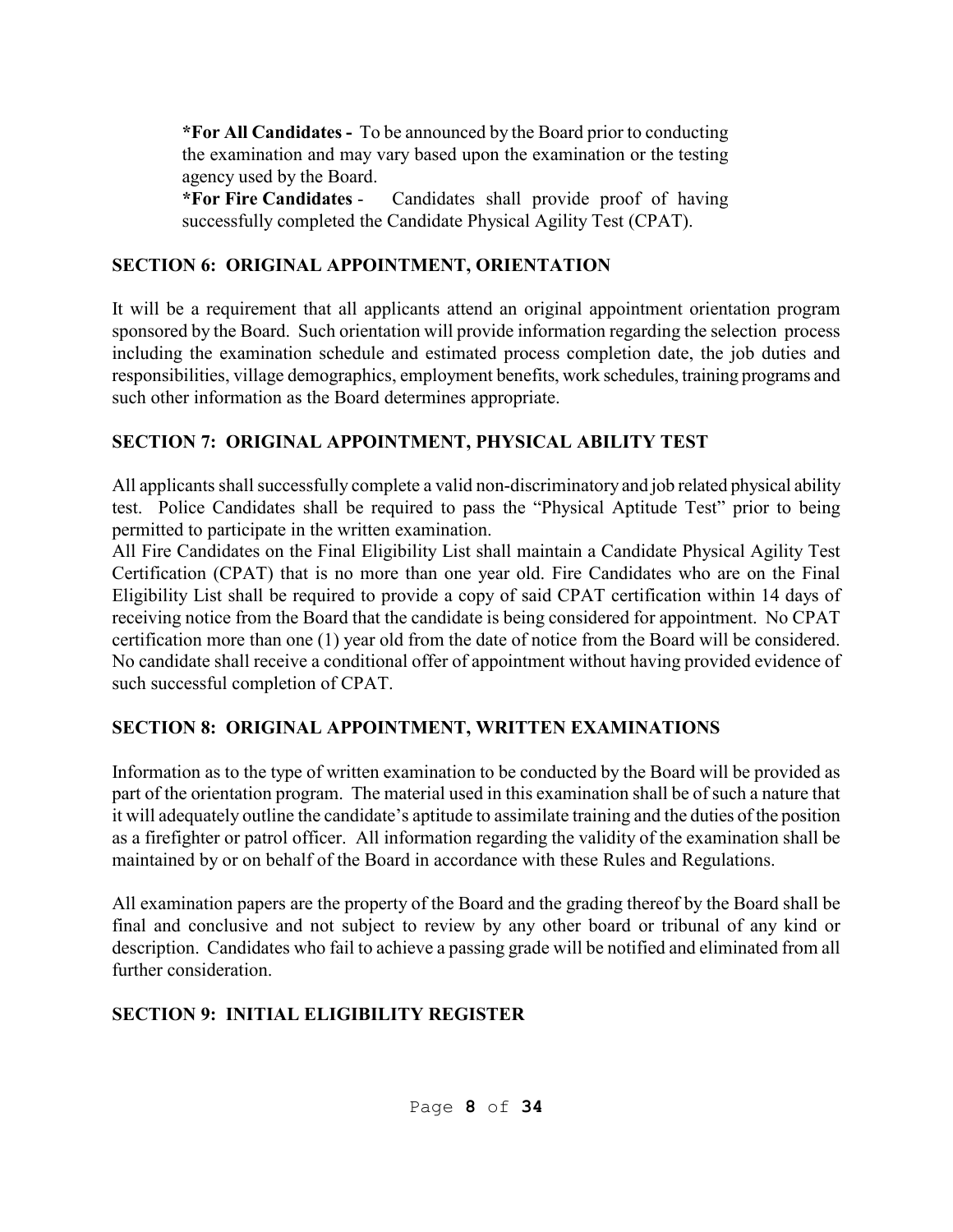- a. The Board will prepare an "Initial Eligibility Register" of the candidates successfully passing the written examination. The candidates will be listed in order of excellence based on their final score.
- b. A dated copy of the Initial Eligibility Register shall be sent to each person appearing thereon.
- c. Candidates who are eligible for preference points shall make a claim in writing with proof thereof within ten (10) days after the publishing date of the Initial Eligibility List or such claim shall be deemed waived.

## **SECTION 10: ORIGINAL APPOINTMENT, ORAL INTERVIEW**

- a. Oral Interviews shall be given on a periodic basis to those candidates appearing on the Initial Eligibility Register. Oral interviews shall be given to the highest ranking candidate on the Initial Eligibility Register and all candidates whose written examination score plus the addition of the maximum possible score on the oral interview plus the maximum amount of preference points as provided in Section 11 herein, would be equal to or greater than the written examination score of the candidate or candidates who are highest on the Initial Eligibility Register and would be considered for a vacancy.
- b. Evaluation Panel: The Board shall establish an oral evaluation panel that may include Board members or Evaluators appointed by the Board from outside resources.
- c. Subjects of Evaluation: Questions shall be asked of the Candidate that will enable the Board members to properly evaluate and grade the candidate on speech, alertness, ability to communicate, judgment, emotional stability, self-confidence, social skill and general fitness for the position.
- d. Grading of Evaluation: On completion of each oral interview the Board and/or evaluation panel will discuss the candidate's abilities based upon the oral interview responses. Each Evaluator will then grade the candidate. The applicant's final grade will be the average of the Evaluation panel's grades. Candidates who fail to achieve a passing grade will be notified and eliminated from all further consideration.

## **SECTION 11: PREFERENCE IN APPOINTMENT**

- a. The Board of Fire and Police Commissioners shall give preference for original appointment to the following persons whose names appear upon the eligibility register by adding five (5) points to the initial eligibility grade received:
	- 1. Persons who have successfully obtained an associate's degree in the field of law enforcement, criminal justice, fire service or emergency medical services;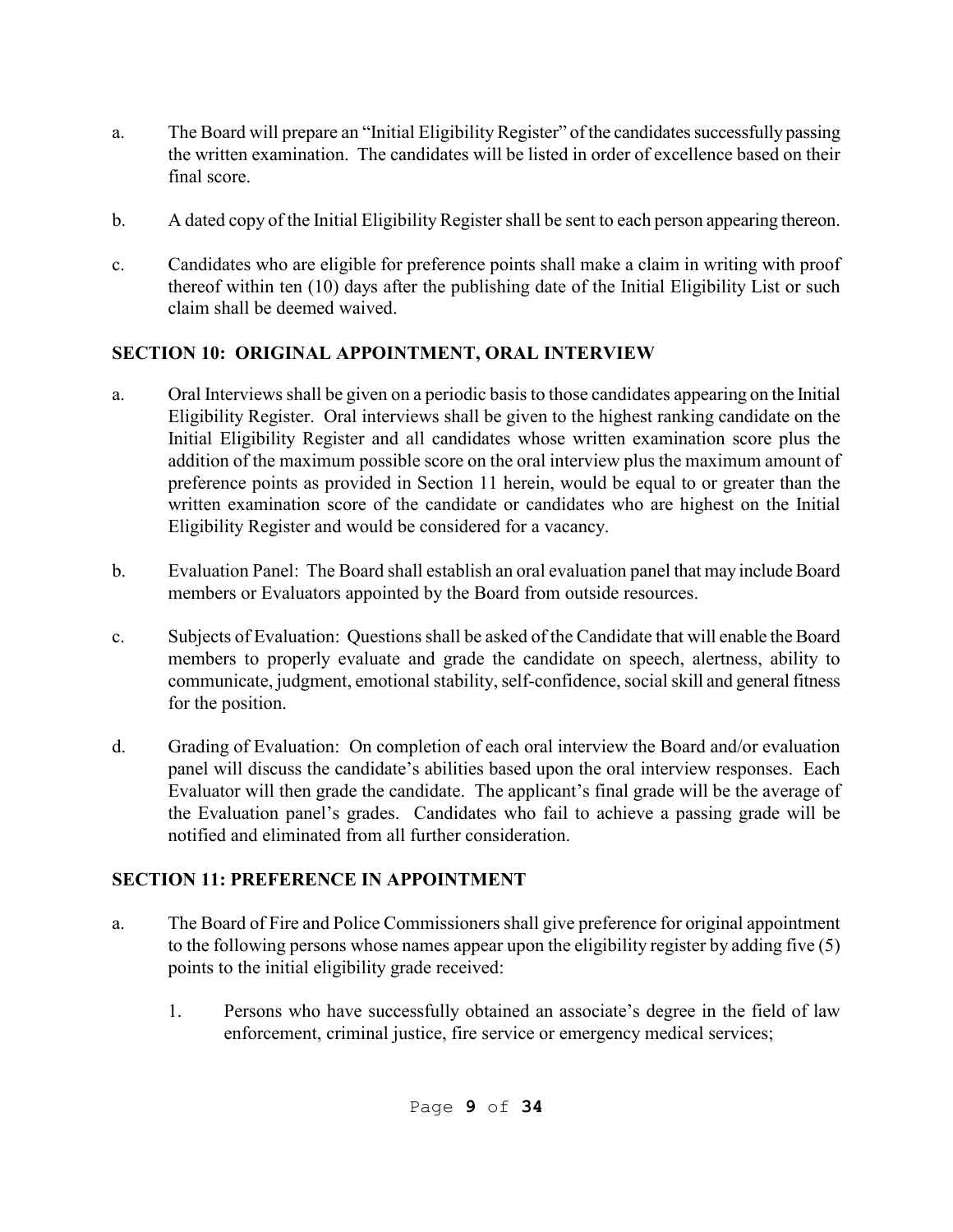- 2. Persons who have successfully obtained a bachelors degree from an accredited college or university;
- 3. Persons who have been awarded a certificate of successful completion of the Minimum Standards Basic Law Enforcement Training Course as provided in or part time police officer in the State of Illinois ;
- 4. Persons who were engaged in the military or naval service of the United States for at least one year and who were honorably discharged or who are now or may hereafter be on inactive or reserve duty in such military or naval service (not including, however, in the case of offices, positions and places of employment in the police department, persons who were convicted by court martial of disobedience of orders where such disobedience consisted in the refusal to perform military service on the ground of religious or conscientious objection).
- b. Applicants who were employed as a full time firefighter or firefighter-paramedic in a municipal fire department or fire protection district shall be preferred for appointment by awarding 0.5 points for each year of service in those capacities up to a maximum of five (5) points.
- c. Preference points awarded under this section shall not be cumulative.
- d. To qualify for the preference, the applicant shall make the claim for the credit, in writing, within ten days after the posting of the initial eligibility list or the claim shall be deemed waived. An applicant may not receive preference points under this section if the amount of points awarded would place the applicant before a veteran on the eligibility list.

### **SECTION 12: FINAL ELIGIBILITY REGISTER**

- a. The Commissioners will prepare and maintain a "Final Eligibility Register" which shall include the written examination score, the oral interview evaluation score and any claimed preference points described in Sections 10-2.1-8 and 10-2.1-9 of the Board of Fire and Police Commissioners Act (65 ILCS 5/10-2.1-8 and 65 ILCS 5/10-2.1-9), added to the original weighted scores of the applicants.
- b. A dated copy of the Final Eligibility Register shall be posted sent to each person requesting a copy of said Register.
- c. Appointment from this Final Eligibility Register is subject to, and dependent upon, satisfactorily passing the following: , a Polygraph Test, or other test which may include a test to screen for the use or abuse of drugs and/or narcotics or alcohol and a satisfactory background investigation, an in depth psychological evaluation and a medical evaluation. In addition, appointment to the position of firefighter shall require proof of CPAT certification which is no more than one year old from the date of the request to provide such certification.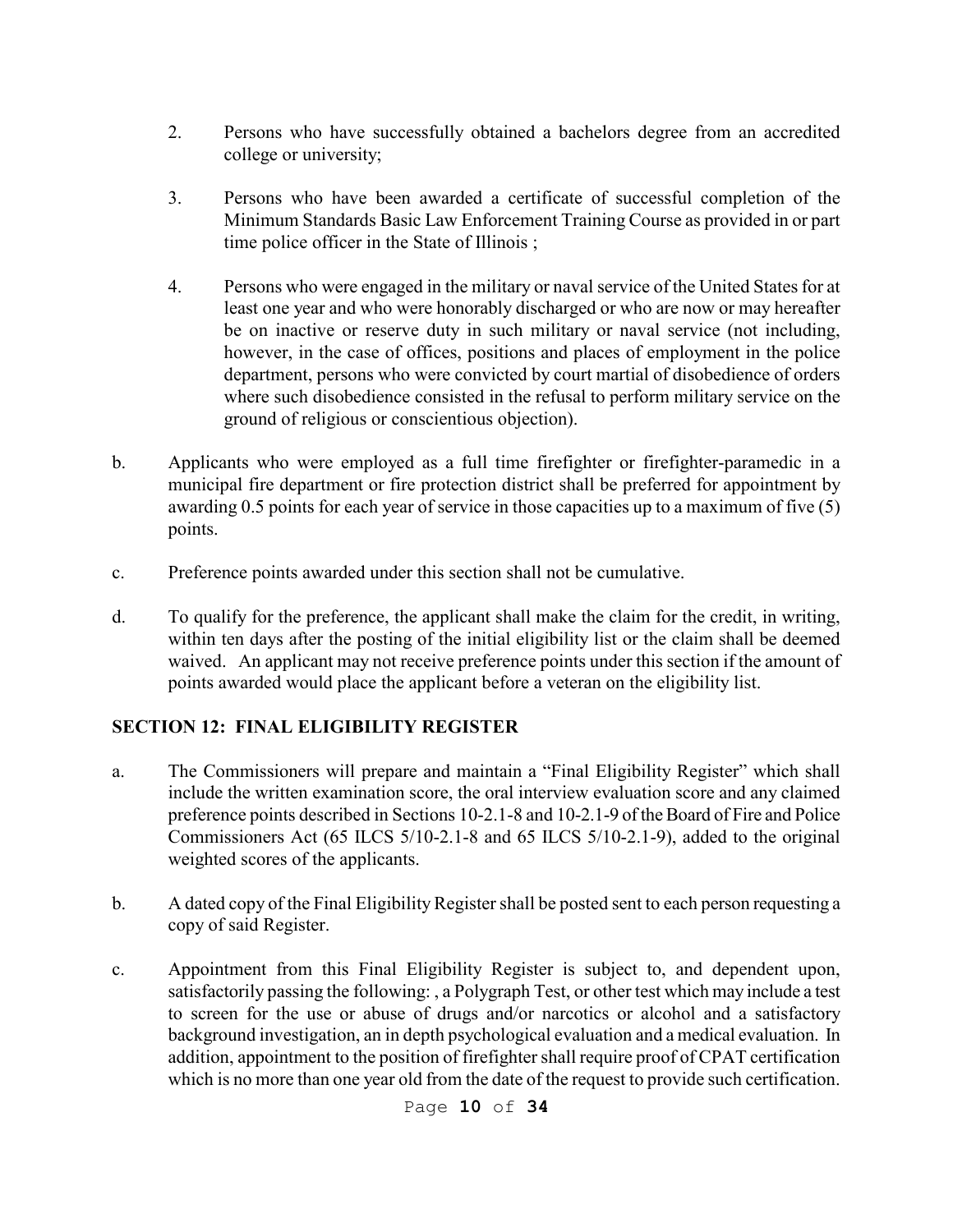No person shall be appointed who is in violation of Chapter II, Section 3 of these Rules and Regulations.

- d. Appointments from the Final Eligibility Register shall be made as vacancies are authorized by the Village.
- e. Any person whose name appears on the Final Eligibility Register may decline appointment. The Board may strike the candidate's name from the Final Eligibility Register or, for good cause shown, may maintain upon the Register the name of such candidate without otherwise altering the candidate's original position on the Register.
- f. The names of candidates for original appointment shall be stricken from the Eligibility List after such names have been on the List for more than 2 years.

### **SECTION 13: LATERAL ENTRY FOR POLICE**

- a. A person who has been previously employed as a full-time police officer with a regular police department in any municipal, county, university, or State law enforcement agency and has completed at least two (2) years of service and the required probationary period (unless waived by the Board) as a "Police Officer" may be considered for lateral entry. In order to be considered for lateral entry, a completed application, as outlined in Section 2 must be submitted to the Board. All lateral entry applicants must provide documentation to show that their current responsibilities and duties are similar to those of a "Police Officer" in the Village of Lombard and must provide documentation that they have fulfilled the above stated requirements and the requirements of the Illinois Police Training Act. Lateral entry applicants who meet the aforementioned requirements and have been selected for lateral entry will not be required to attend the orientation in order to be placed on the eligibility list. However, all lateral entry candidates shall be required to successfully complete all other phases of the entry process prior to an offer of employment being given. No preference points, as outlined in Section 11, shall be applied to lateral entry applicants.
- b. All applicants that apply and are selected for lateral entry will be placed upon the separate Final Eligibility List for Lateral Entry in order of their relative excellence based upon their final score. The lateral entry applicant with the highest ranking on the Final Eligibility List for Lateral Entry will be considered tied with the highest ranking applicant from the Final Eligibility List for purposes appointment to a vacancy by the Board. The Board, in its discretion, may make an offer of employment to either a candidate from the Final Eligibility List or the Final Eligibility List for Lateral Entry.

### **SECTION 14: ADDITIONAL EXAMINATIONS AND TESTS**

a. Applicants for original appointment with the Fire or Police Department shall submit to a Polygraph Device Deception Test, at such time and place as the Board may designate. Such test shall be given without expense to the applicant. Failure of the applicant to take such test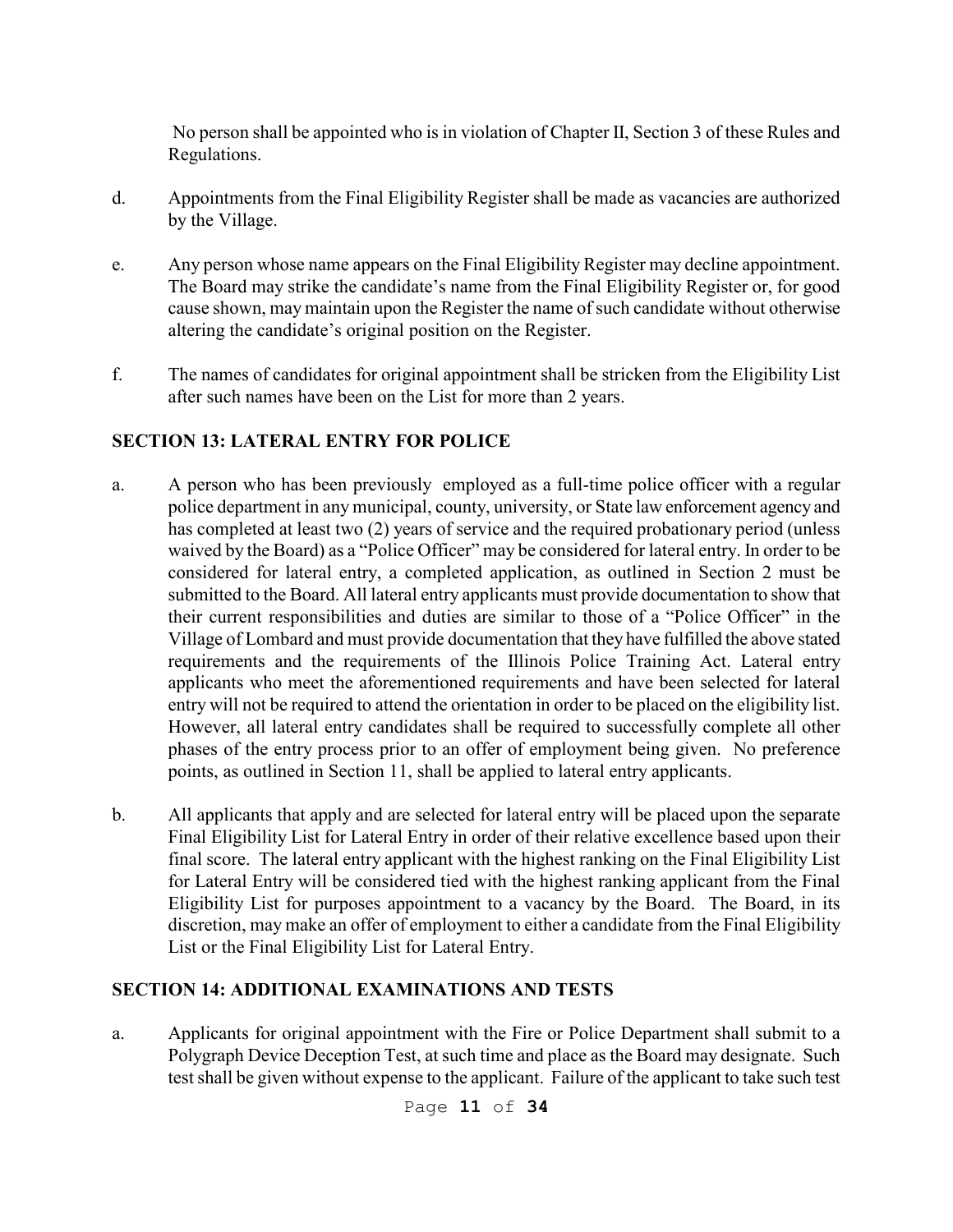on the date and time specified shall disqualify the applicant from further consideration. Each applicant must provide a waiver allowing the results of the polygraph to be released to the Board. Prior to administering the test, the applicant shall be provided with the general areas to be covered during the polygraph examination. No applicant may be disqualified solely on the basis of a polygraph device reading indicating that the applicant gave an untruthful response to a question. Applicants may be disqualified from further consideration on the basis of responses provided prior to or after the polygraph device portion of the examination, inconsistent responses to questions, efforts to manipulate, control or distort the data of the test or untruthful responses together with other information received by the examiner or the Board. The polygraph test shall be administered by a licensed operator.

b. A thorough background investigation will be conducted on every candidate considered for appointment. Sworn personnel, trained in background investigations shall conduct the background investigation. The background investigation shall include but not be limited to: verification of qualifying credentials such as educational achievement, employment history, age, citizenship, driving records; criminal history; verification of at least three personal references and investigation of the applicant's integrity and character.

#### **SECTION 15: PROBATIONARY APPOINTMENT**

- a. All vacancies to the Fire or Police Departments shall be filled by individuals from the Final Eligibility Register in the order in which their names appear on the register and having met all requirements previously listed.
- b. In accordance with the provisions of the Americans with Disabilities Act, 42 USC  $12112(d)(2)(A)$ , the Board shall make a conditional offer of appointment to the applicant determined most qualified for the position, prior to conducting any medical examination of the applicant. Applicants shall be notified in writing of the conditional offer of employment and the conditions the applicant must meet in order to be offered a final offer of employment. The Applicants shall accept or decline the conditional offer of employment no later than five business days of the date upon the notification. Should an Applicant fail to accept or decline the conditional offer of employment within the required time period the Applicant shall be deemed to have declined the offer. After the conditional offer of appointment is made and accepted the applicant shall be required to submit to and pass a physical and medical examination as determined by the Board. The purpose of such examination shall be to determine whether the applicant is capable of performing the duties of the position for which he is seeking appointment. Medical examination has used herein shall mean any examination conducted by a health care professional the results of which are designed to reveal a physical or mental impairment which would cause the applicant to be unable to perform the duties of the position for which he is seeking appointment. Mental impairment shall include any physical or psychological disorder such as mental retardation, organic brain syndrome, and schizophrenia, multiple personality disorder, or specific learning disabilities. Prior to each examination the Applicant shall execute a waiver allowing the results of the examination to be released to the Board. All information from the examinations shall be strictly confidential

Page **12** of **34**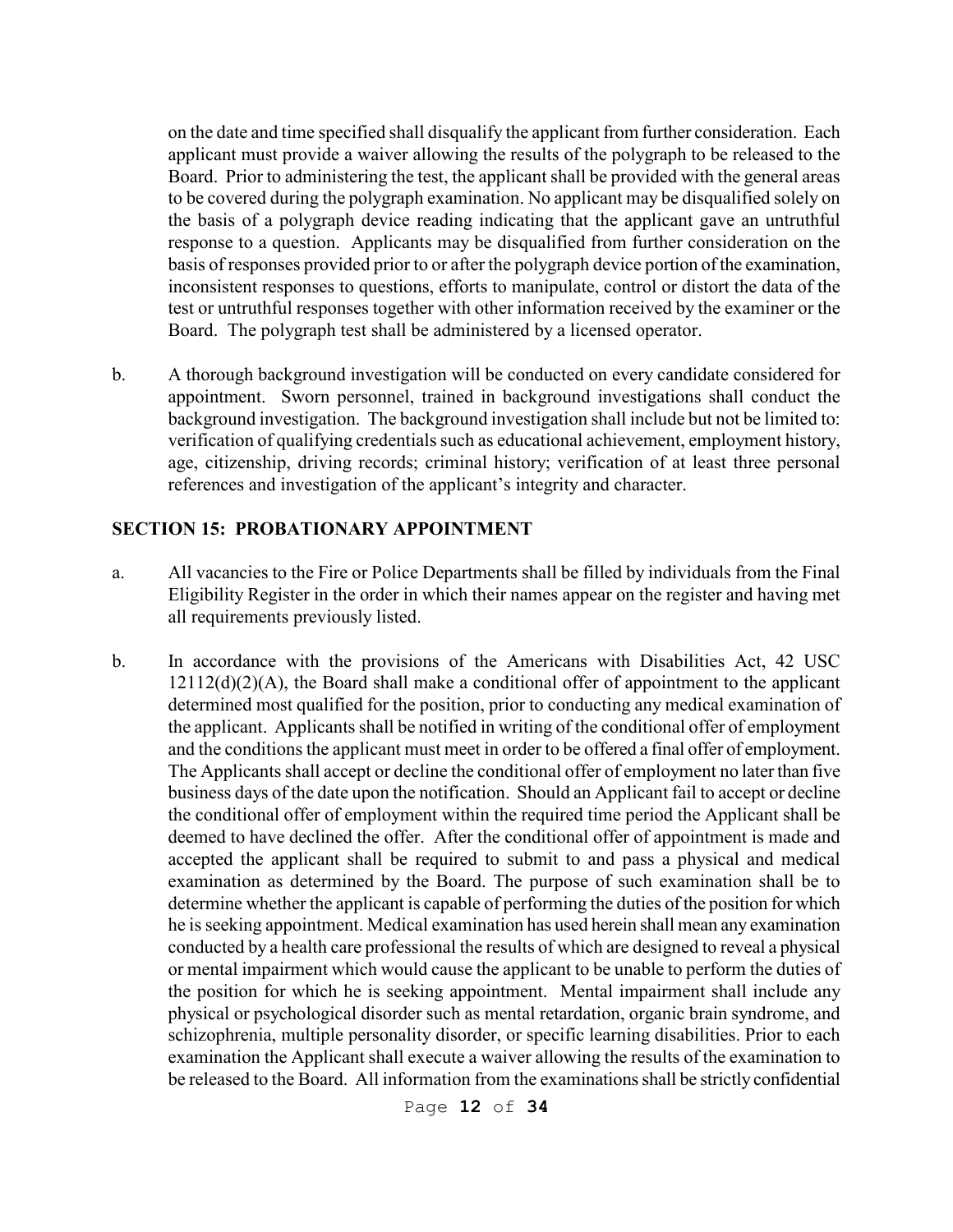and shall not be subject to disclosure. All Applicants for the position of probationary police officers shall meet the physical criteria as set forth in the Ralph Andersen & Associates Class Specifications for the Village of Lombard Police Department.

c. All original appointees to the Police Department shall serve a probationary period of not less than two (2) years from original date of appointment. All original appointees to the Fire Department shall serve a probationary period of one (1) year. Such probationary period may be extended, however, during the additional probationary period the firefighter may be discharged without a hearing only for failure to meet the requirements for paramedic certification.

### **SECTION 16: CERTIFICATION OF PROBATION**

- a. Final certification of probationary police officers shall be subject to successful completion of the minimum training entrance standards as provided by the Illinois Governmental Law Enforcement Officers Training Board and certification by the State of Illinois within the prescribed probationary period and successful completion of the Field Training Program and satisfactory completion of the probationary period in accordance with the Rules and Regulations of the Lombard Police Department. Inability to successfully complete any of these standards shall be grounds for unsatisfactory termination of the probationary period and dismissal.
- b. Final certification of probationary firefighters shall be subject to successful completion of the Certified Firefighter Basic Training Course as prescribed by the Illinois Fire Protection Personnel Standard and Education Commission, paramedic certification by the State of Illinois within the prescribed probationary period, and satisfactory completion of the probationary period in accordance with the Rules and Regulations of the Lombard Fire Department. Inability to successfully complete any of these standards shall be grounds for unsatisfactory termination of the probationary period and dismissal.

### **SECTION 17: FAILURE TO COMPLETE SELECTION PROCESS**

All Applicants who have failed to successfully complete any phase of the selection process shall be notified of such failure in writing within thirty days of such determination. With the exception of those Applicants who are determined not qualified pursuant to Chapter 2, Section 3, are disqualified for cheating on any examination or for providing false information, or who have failed to successfully complete the background investigation, polygraph examination or medical evaluation, Applicants not selected for appointment may participate in future selection processes for original appointment.

### **CHAPTER IV: PROMOTIONAL SELECTION PROCESS**

#### **SECTION 1: GENERAL**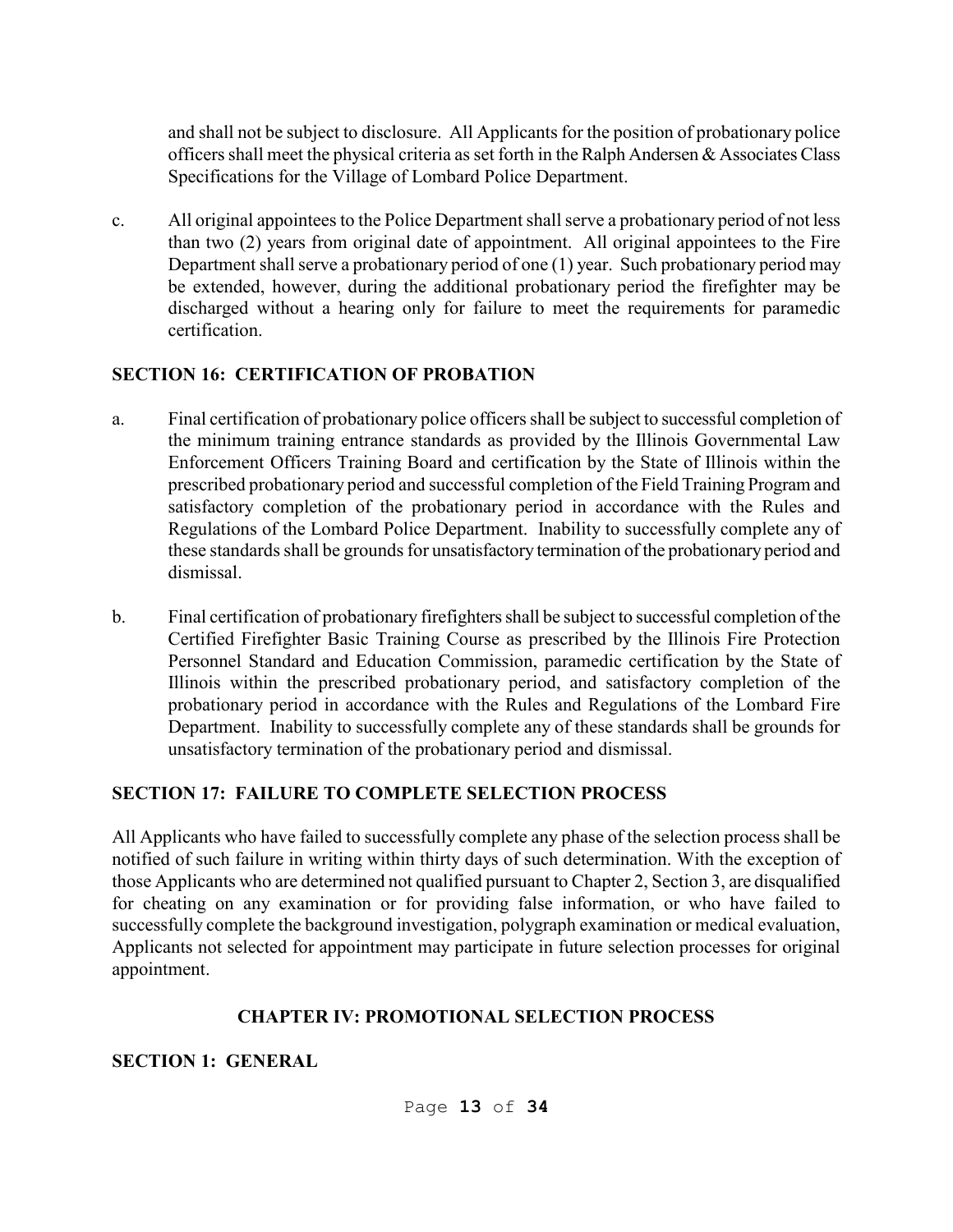Promotion in the Fire and Police Departments shall be based upon ascertained merit and seniority in service and examination. Where it is practicable, vacancies shall be filled by promotion. All examinations for promotion shall be competitive among such non-probationary members of the next lower rank as desire to submit to examination. The Board may be assisted by a testing agency with the administration, validation and scoring of examinations. Examinations shall measure the skills, knowledge, abilities and traits necessary to perform duties and obligations of the position. The Chief of the respective department shall assist the Board in the distribution of notices of examination and facilitation of access to study materials. The Board shall strike off the names of candidates for promotional appointment after they have remained thereon for more than three (3) years, provided there is no vacancy existing which can be filled from the promotional register.

### **SECTION 2: POLICE DEPARTMENT PROMOTIONS**

- a. The Promotional Examination score for all ranks shall be determined as follows:
	- 1. The earned score of the Written Promotional Score shall constitute twenty-five percent (25%) of the final promotional examination. Failure to achieve the minimum passing grade, as set by the Board, in this examination shall disqualify the applicant from any further participation in the current promotional exams.
	- 2. The earned score on the oral examination shall constitute twenty-five percent (25%) of the final promotional examination.
	- 3. Department Merit and Efficiency Rating: (Based on Department Efficiency Ratings and Commanding Officer's rating) equals fifteen percent (15%) of the final promotional examination, subject to approval in advance by the Board as to the methods to be used in the evaluations by the Department.
	- 4. Assessment Center: The earned score for the assessment center shall constitute twenty-five (25) per cent of the final promotional examination.
	- 5. In Grade Seniority: One percent (1%) per six months of time in grade, up to a maximum of ten (10) points or ten percent (10%).
	- 6. Maximum Score equals one hundred percent (100%).
- b. The position of Police Department Deputy Chief shall be classified as an exempt rank and appointment to the position of Police Department Deputy Chief shall not be made by the Board.
- c. All promotions shall be made by the Board, in its discretion, from the three (3) candidates having the highest rating on the Promotional Eligibility Register, and where there are less than three (3) names on the Promotional Eligibility Register, as originally posted, or remaining thereon after appointments have been made therefrom, appointments to fill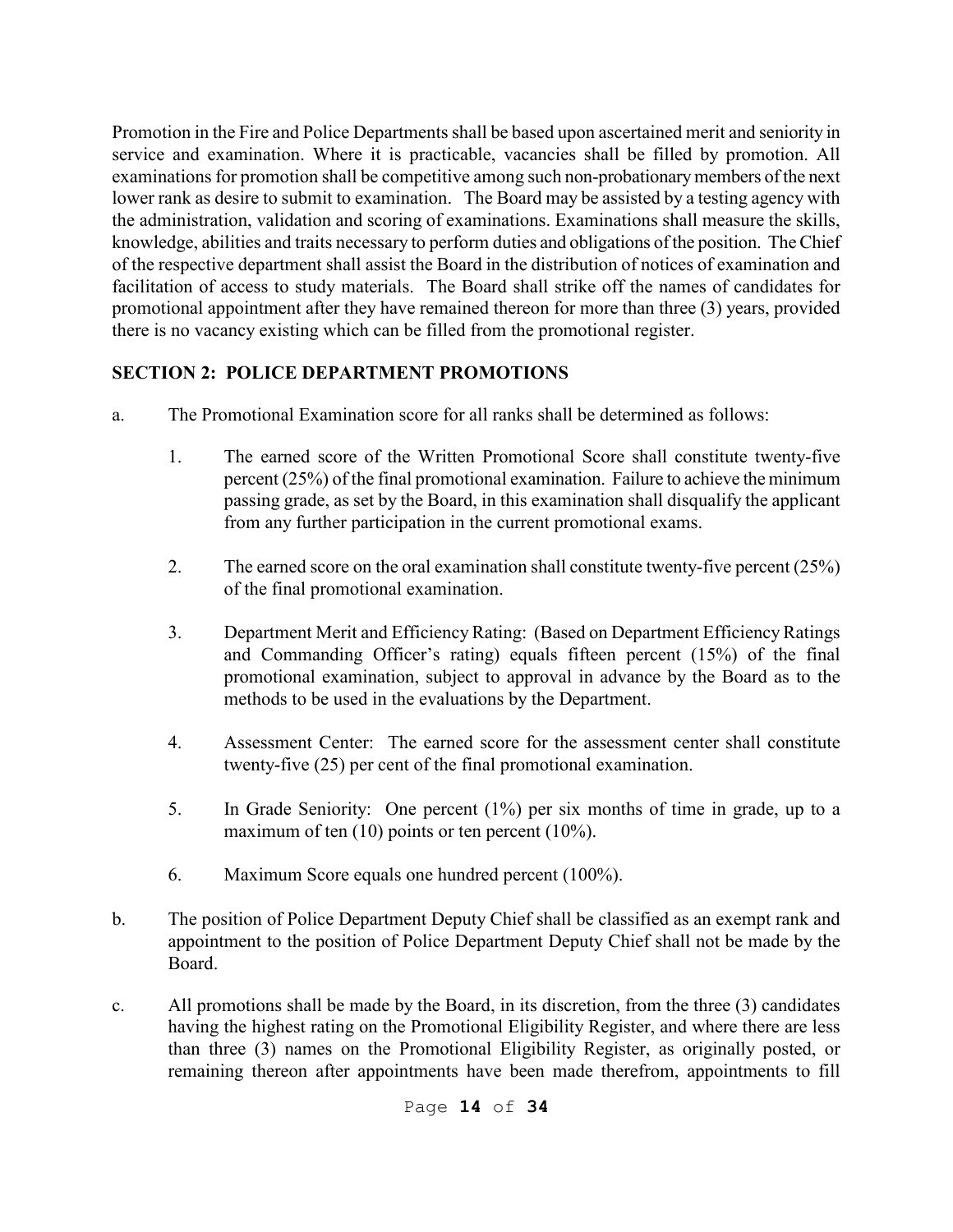vacancies shall be made from the name or names remaining on the Promotional Eligibility Register.

- d. The Board, upon tabulation of the scores as determined in each of the areas set forth in subparagraph a. above, shall prepare an Initial Promotional List ranking all candidates in the order in which they finished as compared to the other candidates, with the highest score being first and the lowest score being last. The actual scores will not be listed on the Initial or Final Promotional List. The Initial Promotional List shall be subject to Veteran's Points if allowable and as set forth in Section 10-2.1-11 of the Board of Fire and Police Commissioners Act (65 ILCS 5/10-2.1-11). Upon request by the candidate and if otherwise allowable, Veteran's Points shall be added to the candidate's final unpublished score and a Final Promotional List shall be compiled and posted following the same procedure as in the preparation of the Initial Promotional List.
- e. The Board in determining next in order of rank in promotional examinations herewith determines a policy of extending the examination successfully through all of the order of rank in the services in an endeavor to qualify suitable eligible or eligible for the vacancy or vacancies existing before extending the examination to the general public.
- f. Appointment from this Final Promotional Eligibility Register is subject to, and dependent upon, the applicants satisfactorily passing each of the following:
	- an in-depth Psychological Examination
	- a satisfactory background check;
	- and meeting the minimum requirements for the position as established by the Village.

### **SECTION 3: FIRE DEPARTMENT PROMOTIONS – Battalion Chief**

- a. Battalion Chief: The Promotional Examination score for the rank of Battalion Chief of the Fire Department shall be determined as follows:
	- 1. The earned score of the Assessment Center shall constitute seventy-five percent (75%) of the final promotional examination. Failure to achieve the minimum passing grade, as set by the Board, in this examination shall disqualify the applicant from any further participation in the current promotional process.
	- 2. Department Merit and Efficiency Rating: (Based on Department Efficiency Ratings and Commanding Officer's rating) equals fifteen percent (15%) of the final promotional examination, subject to approval in advance by the Board as to the methods to be used in the evaluations by the Department.
	- 3. In Grade Seniority: .0883 of one point for each one month of time in grade, up to a maximum of ten (10) points.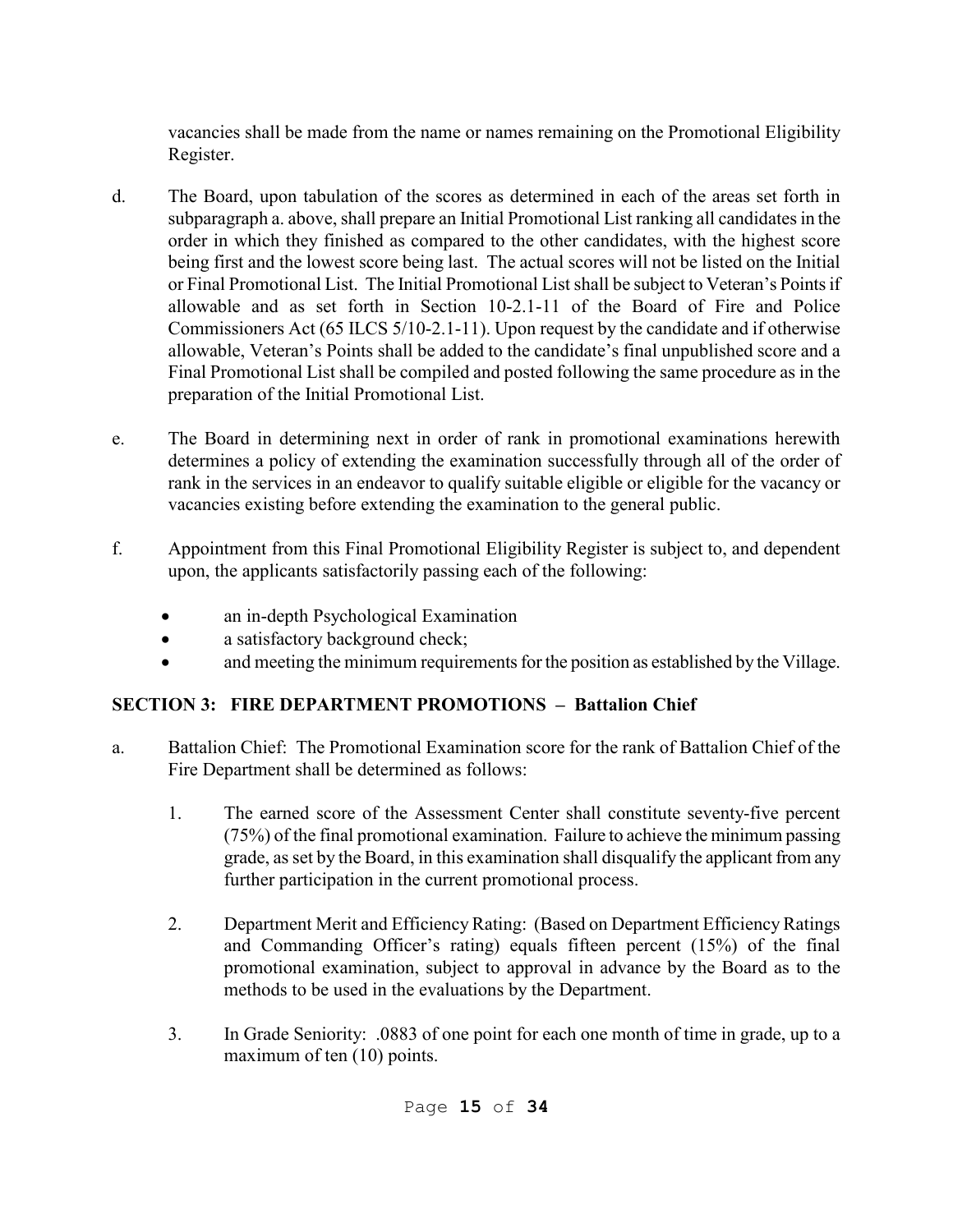- 4. Maximum score equals one hundred percent (100%).
- b. The Board, upon tabulation of the scores as determined in each of the areas set forth in subparagraph b. above, shall prepare an Initial Promotional List ranking all candidates in the order in which they finished as compared to the other candidates, with the highest score being first and the lowest score being last. The Initial Promotional List shall be subject to Veteran's Points if allowable and as set forth in Section 10-2.1-11 of the Board of Fire and Police Commissioners Act (65 ILCS 5/10-2.1-11). Upon request by the candidate and if otherwise allowable, Veteran's Points shall be added to the candidate's final unpublished score and a Final Promotional List shall be compiled and posted following the same procedure as in the preparation of the Initial Promotional List.
- d. The Board in determining next in order of rank in promotional examinations herewith determines a policy of extending the examination successfully through all of the order of rank in the services in an endeavor to qualify suitable eligible or eligible for the vacancy or vacancies existing before extending the examination to the general public.
- e. All promotions shall be made by the Board, in its discretion, from the three (3) candidates having the highest rating on the Promotional Eligibility Register, and where there are less than three (3) names on the Promotional Eligibility Register, as originally posted, or remaining thereon after appointments have been made therefrom, appointments to fill vacancies shall be made from the name or names remaining on the Promotional Eligibility Register
- f. Appointment from this Final Promotional Eligibility Register is subject to, and dependent upon, the applicants satisfactorily passing each of the following:
	- an in-depth Psychological Examination
	- a satisfactory background investigation;
	- and meeting the minimum requirements for the position, as established by the Village, at the time of appointment.

# **SECTION 4: FIRE DEPARTMENT PROMOTIONS – Fire Lieutenant**

Promotions to the rank of Fire Lieutenant shall be made in accordance with the provisions of the Fireman's Promotion Act, Public Act 93-0411, and as set forth in Appendix A, attached hereto and made a part of these Rules and Regulations.

# **SECTION 5: IN GRADE SENIORITY**

The minimum in grade seniority requirements for promotion to Fire Department Battalion Chief shall be completion of five (5) years of service in rank of Fire Lieutenant.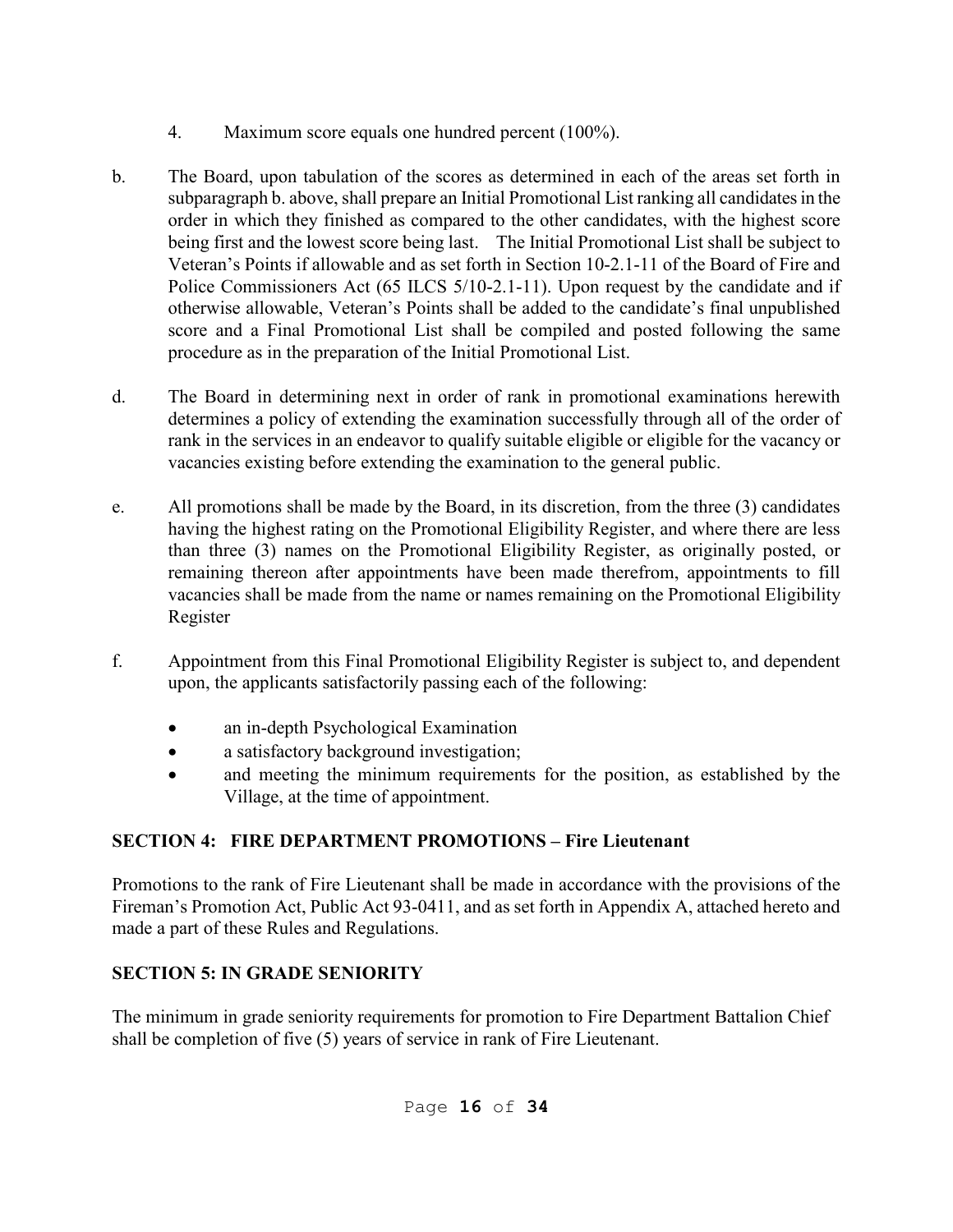#### **SECTION 6: INELIGIBILITY**

- a. Any applicant who has failed to successfully complete any portion of the selection process shall be notified in writing. Such notification shall be made within thirty days of the decision.
- b. Any applicant who believes an error has been made in eligibility, examination or placement on the promotion list shall be entitled to review by the Board or as otherwise provided by law.
- c. Any applicant who fails to successfully complete any portion of the promotional process or who is not promoted from the eligibility list may reapply for the next promotional process.

## **CHAPTER V: ORDER OF RANK, CLASSIFICATION AND OATH OF OFFICE**

#### **SECTION 1: RANK**

The order of rank in the Police Department shall be as provided by ordinance and municipal budget.

The order of rank in the Fire Department shall be as provided by ordinance and municipal budget.

#### **SECTION 2: CLASSIFICATION**

The Board classified such offices in the fire and police services for the purpose of establishing and maintaining standards of examinations and promotions based upon job descriptions and departmental regulations.

#### **SECTION 3: OATH OF OFFICE**

Before entering duty any person about to become a member of the Police or Fire Department shall take the following oath, before any person authorized to administer oaths in the State of Illinois:

*"I, \_\_\_\_\_\_\_\_\_\_\_\_\_\_\_\_\_\_\_\_\_\_\_\_\_\_\_\_\_\_\_\_, do solemnly swear or affirm that I will support the Constitution of the United States, the Constitution of the State of Illinois, and the ordinances of the Village of Lombard and that I will faithfully discharge the duties of the office according to the best of my ability."* 

 $Signed:$ 

Subscribed and Sworn to before me this day of \_\_\_\_\_\_\_\_\_\_\_\_\_\_\_\_\_\_\_\_\_\_, 19\_\_\_.

Notary Public: \_\_\_\_\_\_\_\_\_\_\_\_\_\_\_\_\_\_\_\_\_\_\_

Page **17** of **34**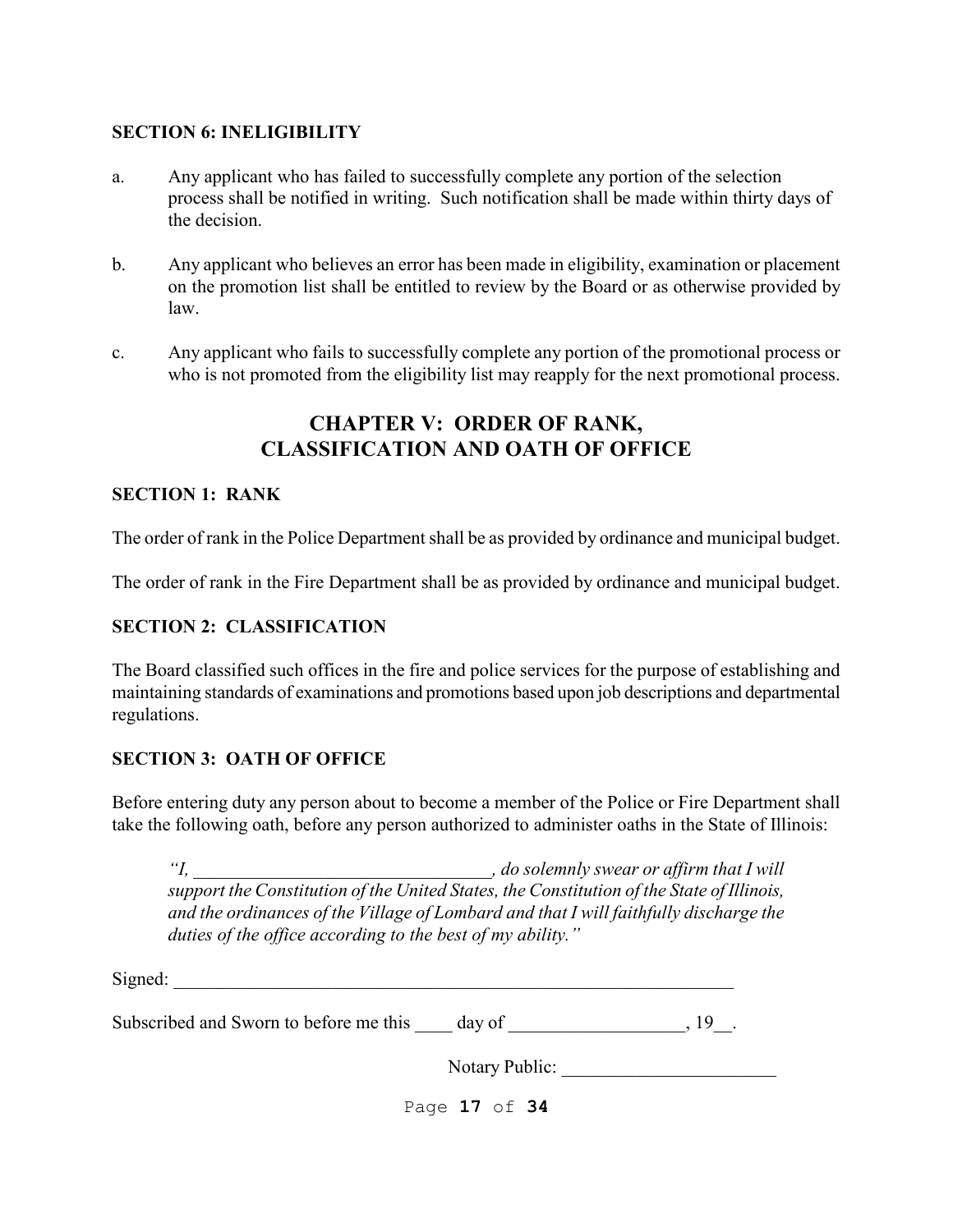He shall enter into such bond in such amount prescribed by the Ordinance.

# **CHAPTER VI: HEARING OF CHARGES, REMOVALS, SUSPENSIONS AND DISCHARGES**

### **SECTION 1: HEARING OF CHARGES**

- a. Hearings before the Board are not common law proceedings. The provisions of the "Illinois Code of Civil Procedure" do not apply to hearings before the Board.
- b. "Counsel" as used herein means a person who has been admitted to the bar as a duly licensed attorney-at-law in this State.
- c. Cause" is some substantial shortcoming which renders continuance in employment in some way detrimental to the discipline and efficiency of the public service and something which the law and sound public opinion recognizes as good reason for the officer no longer occupying his position.
- d. The Complainant or Appellant initiating any proceedings which call for a hearing before the Board shall have the burden of proof to establish by a preponderance of the evidence that cause for discipline exists or that a suspension, previously imposed by the Chief of a department is unwarranted. Should the question of a crime be involved, the rule of "reasonable doubt" shall not control.
- e. The phrase "preponderance of evidence" is defined as the greater weight of the evidence, that is to say, it rests with that evidence which, when fairly considered produces the stronger impression, and has a greater weight, and is more convincing as to its truth when weighted against the evidence in opposition thereto.
- f. All hearings shall be public, in accordance with the Open Meetings Act. Illinois Compiled Statutes, Chapter 5, Section 120/1 et. seq.
- g. At the time and place of hearing, both parties may be represented by counsel, if they so desire.
- h. All proceedings before the Board during the conduct of the hearing shall be recorded by a court reporter to be employed by the Board.
- i. The records of all hearings will not be transcribed by the reporter unless requested to do so by the Board or any party of interest.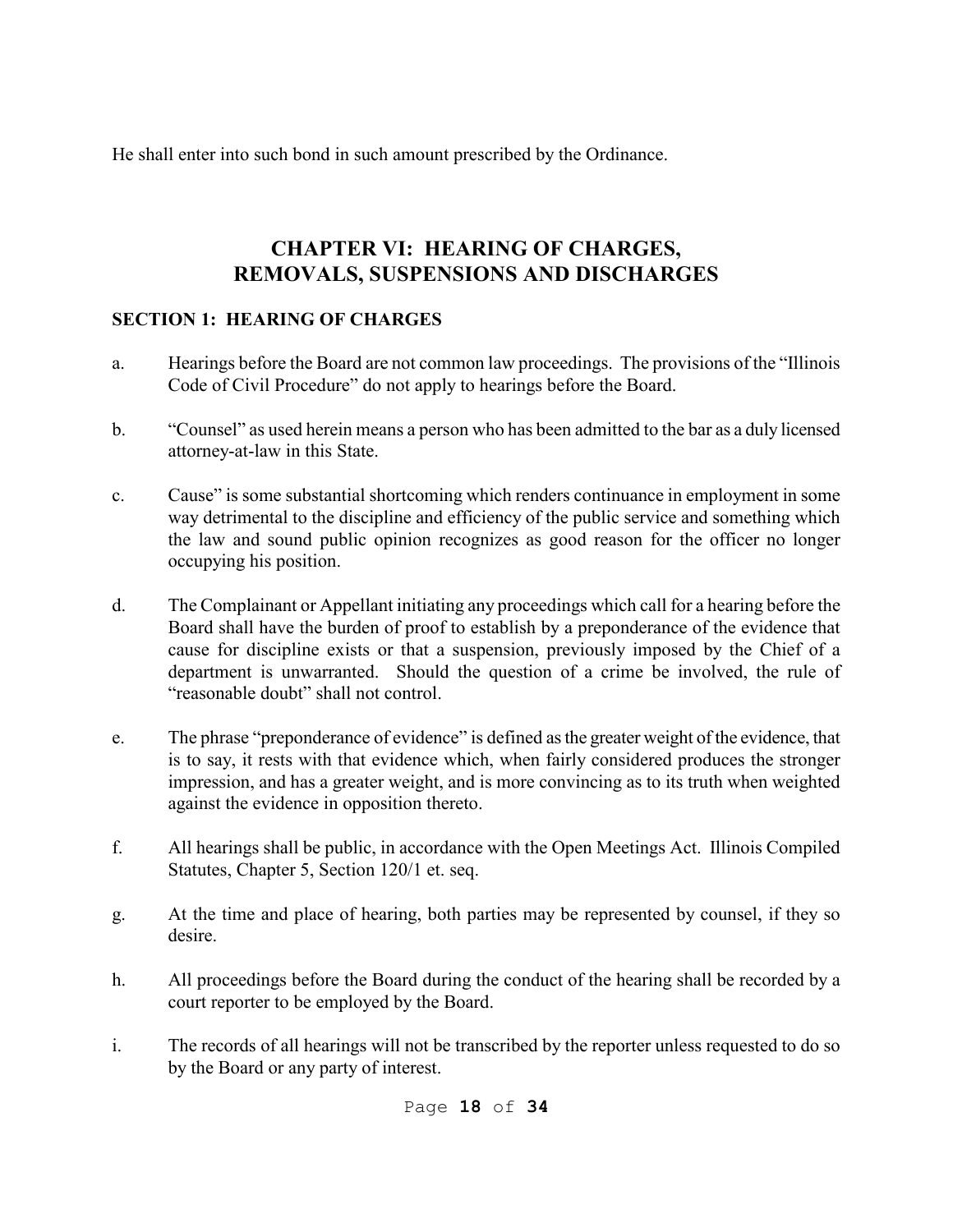- j. All witnesses shall be sworn prior to testifying and the matter will be decided by the Board solely on evidence presented at the hearings. The credibility of any witness and the weight to be given to any witness' testimony shall be determined by the Board.
- k. The Board will first hear the witness either substantiating the charges which have been made against the respondent or in support of an appeal brought by a suspended police officer or firefighter. Thereafter, the other party may present and examine those witnesses whom he desires the Board to hear. All parties shall have the right to cross-examine witnesses presented by the opposite party.

### **SECTION 2: HEARING PROCEDURE**

- a. COMPLAINTS: In all cases, written complaints shall be filed setting forth a plain and concise statement of the facts upon which the Complaint is based. The Complaint shall be signed by the person or persons making or bringing such Complaint.
- b. HEARING OFFICER: The attorney for the Board shall act as hearing officer and shall make all rulings as to evidence and procedure.
- c. NOTIFICATION OF HEARING: Upon the filing of a complaint with the Secretary of the Board, and the determination by the Board of proper cause for entertaining said complaint, the Secretary of the Board shall notify both the complainant and respondent, either by registered mail or certified mail, return receipt requested, or personally, of the time and place of the hearing of the charges contained in the Complaint. The respondent shall also be served with a copy of the complaint, and if an Order of Suspension Pending a Hearing is entered by the Board, the respondent, the complainant, the Chief of the Department, the treasurer, comptroller, manager, or other finance officer of the municipality shall be notified of the entry of such Order of Suspension Pending a Hearing, and be served either personally or by registered or certified mail, return receipt requested, with a copy of such Order.
- d. CONTINUANCES: The matter of granting or refusing to grant a continuance of a hearing is within the discretion of the Board.
- e. STIPULATIONS: Parties may, on their own behalf, or by counsel, stipulate and agree in writing, or on the record as to evidentiary guilt. The facts so stipulated shall be considered as evidence in the proceeding.

In the event a respondent has been suspended pending a hearing and desires a continuance, it shall also be stipulated and agreed that in the event said respondent is to be retained in his position as the result of a decision of the Board following a hearing of the cause, then no compensation shall be paid to said respondent during the period of said continuance. A respondent's request for an informal probable cause hearing shall be construed as a continuance chargeable to the respondent.

Page **19** of **34**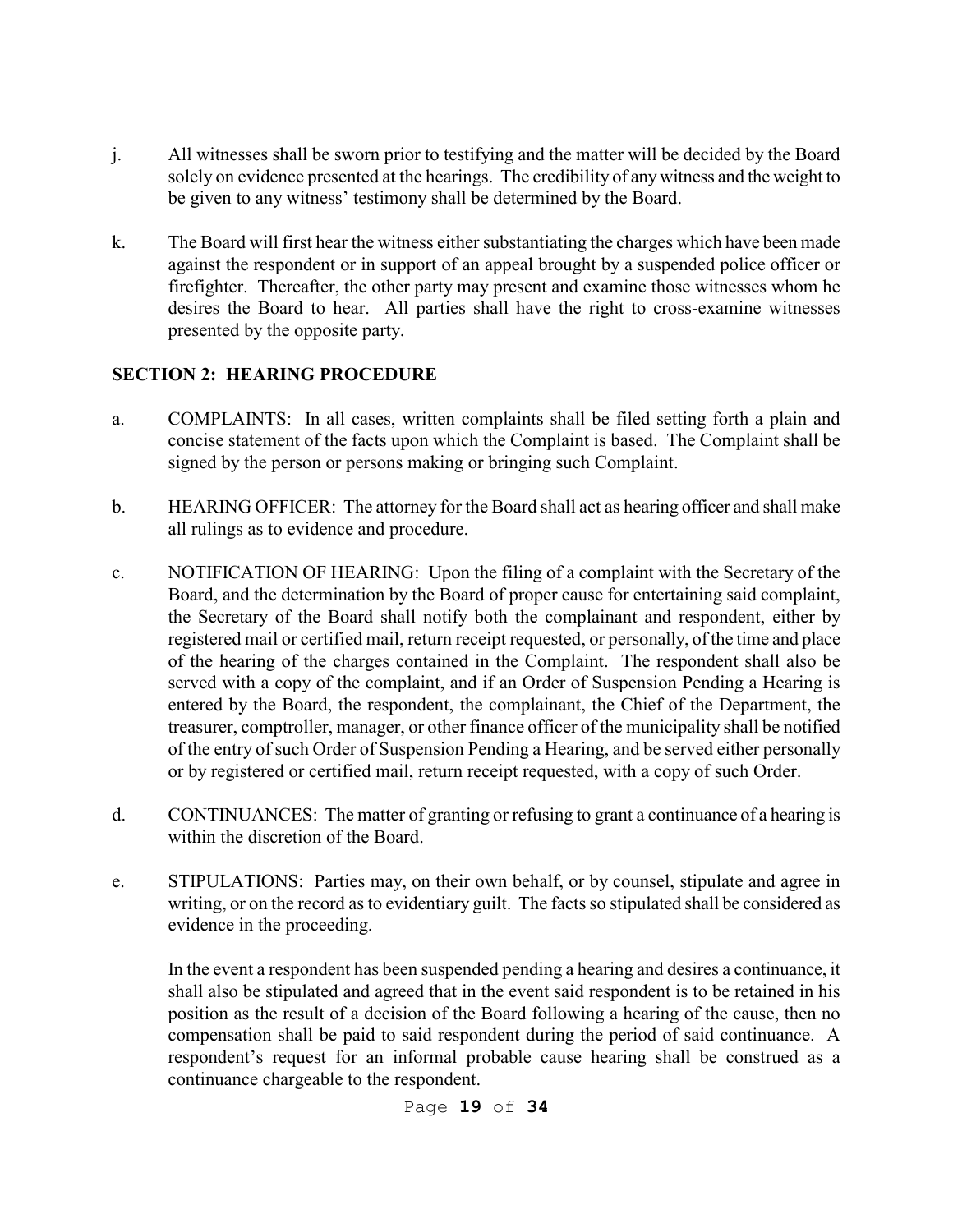f. SUFFICIENCY OF CHARGES – OBJECTIONS TO: Motions or objections to the sufficiency of written charges must be filed or made prior to or at the hearing before the Board.

### **SECTION 3: SUBPOENAS**

- a. Any party to an administrative hearing may, at any time before the hearing, make application to the Board by filing with it a written request for subpoenas for any individual to appear for a hearing or have them produce books, papers, records, accounts and other documents as may be deemed by the Board to be relevant to the hearing. On the filing of such application, subpoenas will be issued for the named persons. Subpoenas may be served by any person twenty-one (21) years of age or older designated by the party requesting the subpoenas. Application for subpoenas should contain the names and addresses of the individuals to be subpoenaed, and the identity of any documents which they are to produce. Subpoenas will not be issued for anyone residing outside of the State of Illinois.
- b. Any request for continuance by reason of inability to serve subpoenas shall be filed in the office of the Board at least three (3) days before the date set for such hearing, provided, however, that the Board in its discretion may waive this rule.

#### **SECTION 4: SERVICE**

All papers required by these Rules and Regulations to be served shall be delivered personally to the party designated or mailed, by United States mail in an envelope properly addressed, with postage prepaid, to the designated party at his last known residence as reflected by the complaint filed with the Board, except as herein otherwise provided. Proof of service of any paper may be made by the certification of any person so mailing the paper or delivering the same to the designated party personally, or by filing a return receipt showing that a paper was mailed by either registered or certified mail, return receipt requested, to a party's address where it was received by a named party.

### **SECTION 5: FILING**

All papers may be filed with the Board by mailing them or delivering them personally to the Secretary of the Board at the Village of Lombard, 235 East Wilson Avenue, Lombard, Illinois, 60148. For the purpose of these Rules and Regulations, the filing date of any paper shall be the date it was received in the Board's office, in the event the paper is delivered personally or by messenger. In the event a paper is forwarded by mail, then the filing date shall be the date which is postmarked on the envelope of such paper.

### **SECTION 6: FORMS OF PAPER**

a. All papers filed in any proceeding shall be typewritten or printed and shall be on one side of the paper only.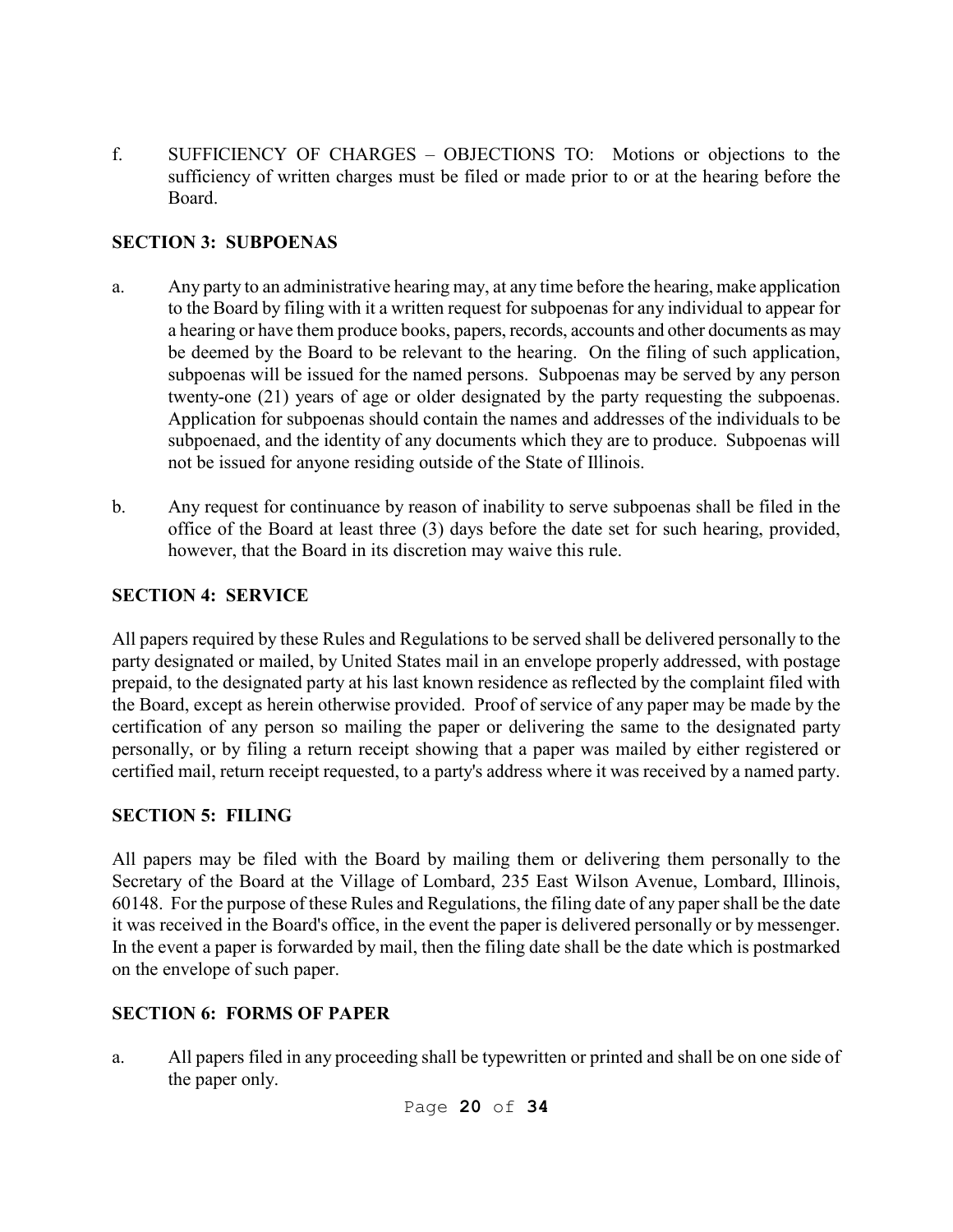- b. If typewritten, the lines shall be double spaced except that long quotations may be single spaced and indented.
- c. All papers shall be not larger than 8-1/2" by 11" with inside margins of not less than one inch.
- d. The original of all papers filed shall be signed in ink by the party filing the paper or by an officer, agent, or attorney thereof and copies thereof provided the opposing party or his counsel.
- e. If papers are filed by an attorney, his name and address shall appear thereon.

## **SECTION 7: COMPUTATION OF TIME**

The time within which any act under these Rules is to be done shall be computed by excluding the first day and including the last, unless the last day is Sunday or is a holiday as defined or fixed in any statute now or hereafter in force in the State, and then it shall also be excluded. If the day succeeding such Sunday or holiday is also a holiday or a Sunday, then such succeeding day shall also be excluded.

## **SECTION 8: SUSPENSION**

- a. The Board may suspend any member of the Fire or Police Department against whom charges have been preferred, pending a hearing of the charges by the Board, but not to exceed thirty (30) days, without pay, at any one time.
- b. The Chief of the Fire or Police Department shall have the right to suspend any officer under his command for a period of not to exceed five (5) days, providing no charges on the same offense have been filed and are pending before the Board, and he shall notify the Board in writing within five (5) days of the time of such suspension. Any police officer or firefighter so suspended may appeal to the Board for a review of the suspension within five (5) days after such suspension by filing notice of such appeal in writing with the Secretary of the Board of Fire and Police Commissioners. A hearing shall be had upon such appeal, and due notice given to the Chief of the Department who suspended such officer, and to the officer so suspended. The burden of establishing that a suspension is unwarranted shall be upon the individual bringing the appeal.
- c. Upon such appeal, the Board may sustain the action of the Chief of the Department, may reverse it with instructions that the officer so suspended receive his pay for the period involved, may suspend the officer for a period of not more than thirty (30) days, or discharge him, depending on the evidence presented.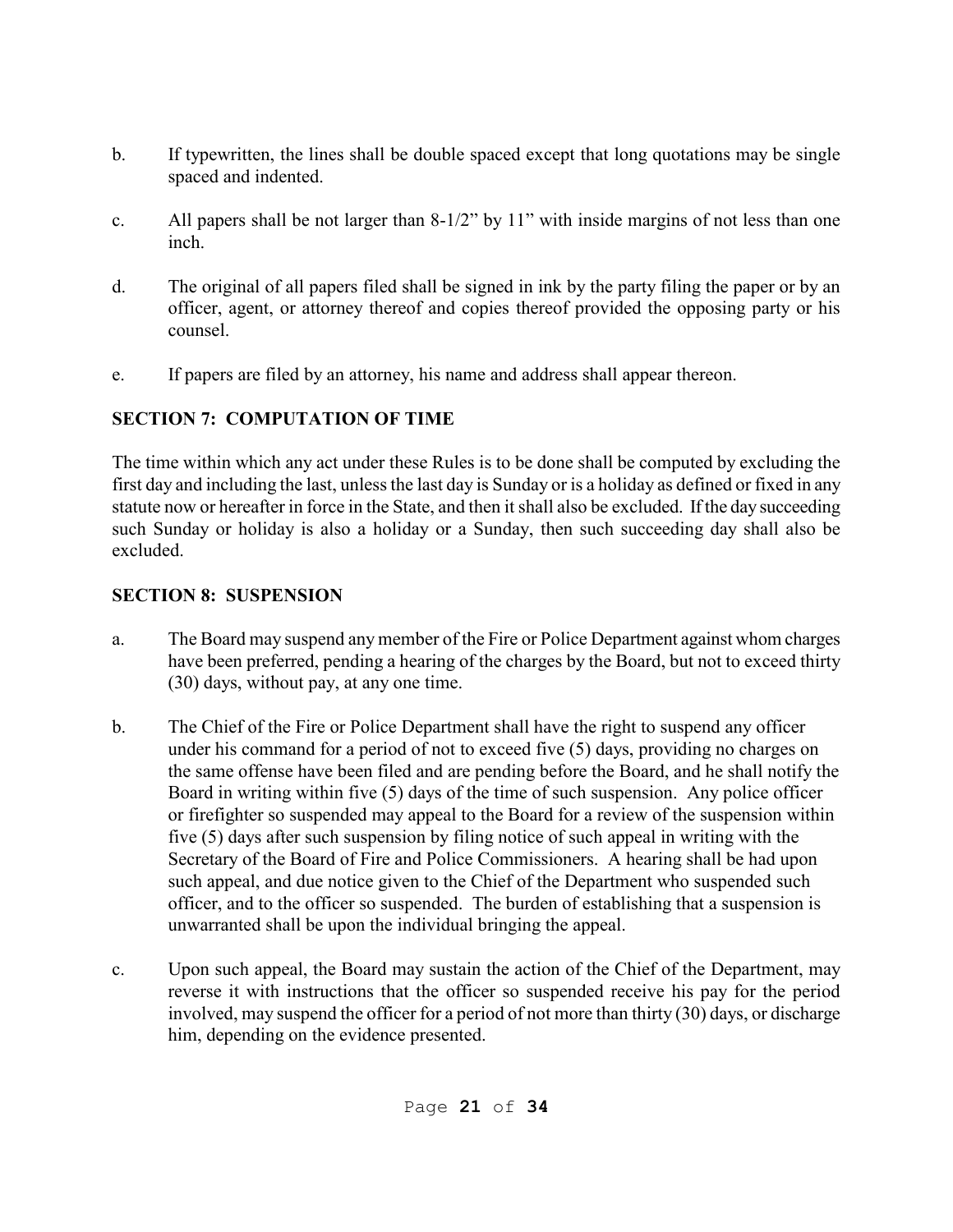#### **SECTION 9: DISCHARGE OR SUSPENSION AFTER HEARING**

- a. Discharge from office, or suspension from service in the Fire or Police Department shall be in compliance with the Fire and Police Commissioners Act of the State of Illinois, (65 ILCS  $5/10-2.1-1$  et. seq.).
- b. The Board shall, within a reasonable time not to exceed fifteen (15) days after the hearing is completed, enter its findings on the records of the Board.

### **SECTION 10: DATE OF HEARING**

The hearing of charges shall be set by the Board, within thirty (30) days of the time of the filing of such charges. Continuances may be granted from time to time upon motion of any party to the proceeding by order of the Board. This time limitation is not applicable to hearings conducted to review suspensions of five (5) days or less imposed by a Chief of a department on one of its members.

#### **SECTION 11: FINDING AND ORDER**

In case any member of the Fire or Police Department shall be found guilty of the charges preferred against him after a hearing by the Board, he may be removed, discharged, or suspended for a period not exceeding thirty (30) days, per charge, without pay. If removal or discharge is ordered, such removal or discharge shall be effective immediately. Upon an appeal, the Board may sustain the action of the Chief, may reverse it, in whole or in part, or may suspend the officer or firefighter for an additional period of not more than thirty (30) days or discharge him depending on the facts presented.

### **SECTION 12: RULES - CONFLICT**

The personnel of the Fire and Police Department shall be governed by the Rules as adopted by the Board and the Regulations of the Fire and Police Departments. In case of conflict, the Rules of the Board shall govern.

### **SECTION 13: POLITICAL CONTRIBUTIONS**

No person in the Fire Department or Police Department of the Village of Lombard, Illinois, shall be under any obligation to contribute any funds to render any political service, and no such person shall do so or be removed or otherwise prejudiced for refusing to do so. No person in the Fire Department or the Police Department of the Village of Lombard, Illinois, shall discharge or promote or reduce, or in any manner change the official rank or compensation of any other person in such service, or promise or threaten so to do, for withholding or refusing to make any contribution of money or service or any other valuable thing for any political purpose, or in any other manner, directly or indirectly, use his official authority or influence to compel or induce any other persons to pay or render any political assessment, subscription, contribution or service.

Page **22** of **34**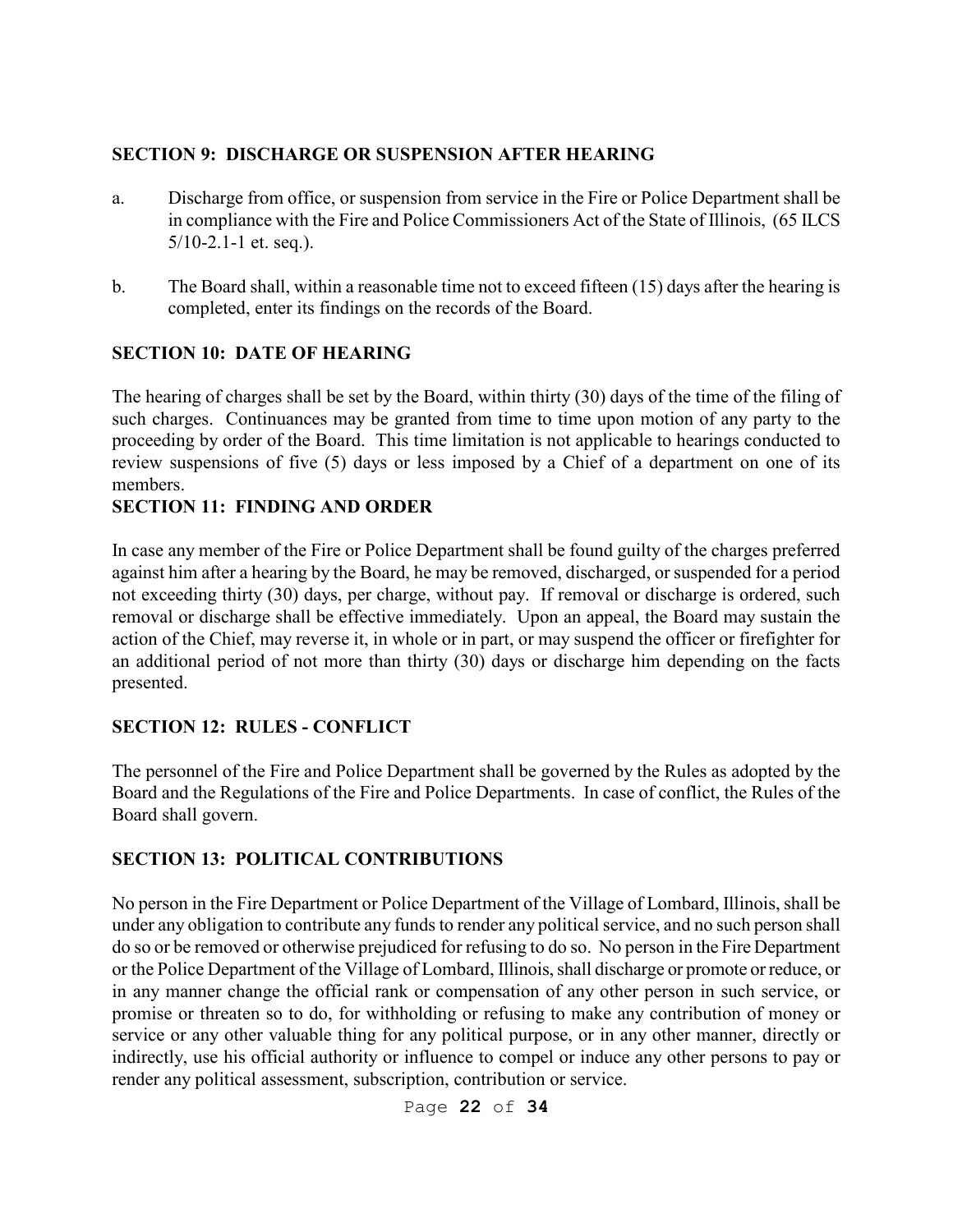### **SECTION 14: VIOLATION OF RULES**

All members of the Fire or Police Departments shall be subject to the Rules and Regulations of such Departments, and the Rules of the Board, and a violation of such Rules and Regulations shall be cause for the filing of charges before the Board, a subsequent hearing, and action by the Board on such charges.

## **SECTION 15: VIOLATION OF LAW**

Any violation of the laws of the municipality or state or federal law, by any member of the Fire or Police Department of such municipality may be cause for the filing of charges against said officer.

## **SECTION 15: FINDING AND DECISION**

The finding and decision of the Board, following a hearing of charges, shall be preserved by the Secretary, and notice of said finding and decision sent to the officer involved and the department head for enforcement. If the finding or decision is that an officer or employee is guilty of charges investigated, and removal or discharge is ordered, such order of removal or discharge shall become effective forthwith. (See Section 9 of this Chapter).

# **CHAPTER VII GENERAL RULES**

# **SECTION 1: RULES AND ORDERS OF THE BOARD**

All officers and members of the Fire and Police Departments shall observe and obey all rules and orders of the Board which are in force or which may be adopted hereafter as well as all Regulations for the operation of the Fire and Police Department in force or which may be adopted hereafter.

## **SECTION 2: POWERS AND DUTIES**

The Board shall have such other Powers and Duties as are granted from time to time by the Illinois Legislature or by ordinance.

## **SECTION 3: CONFLICT WITH STATE STATUTES**

In the event that any Chapters, Sections and/or Subsections of the foregoing Rules for the operation of the Board of Fire and Police Commissioners are in conflict with State Statute or with any amendments thereto that may hereafter be enacted, the Illinois Compiled Statutes shall govern. This, however, shall not invalidate any other Chapters, Sections and/or Subsections of said Rules.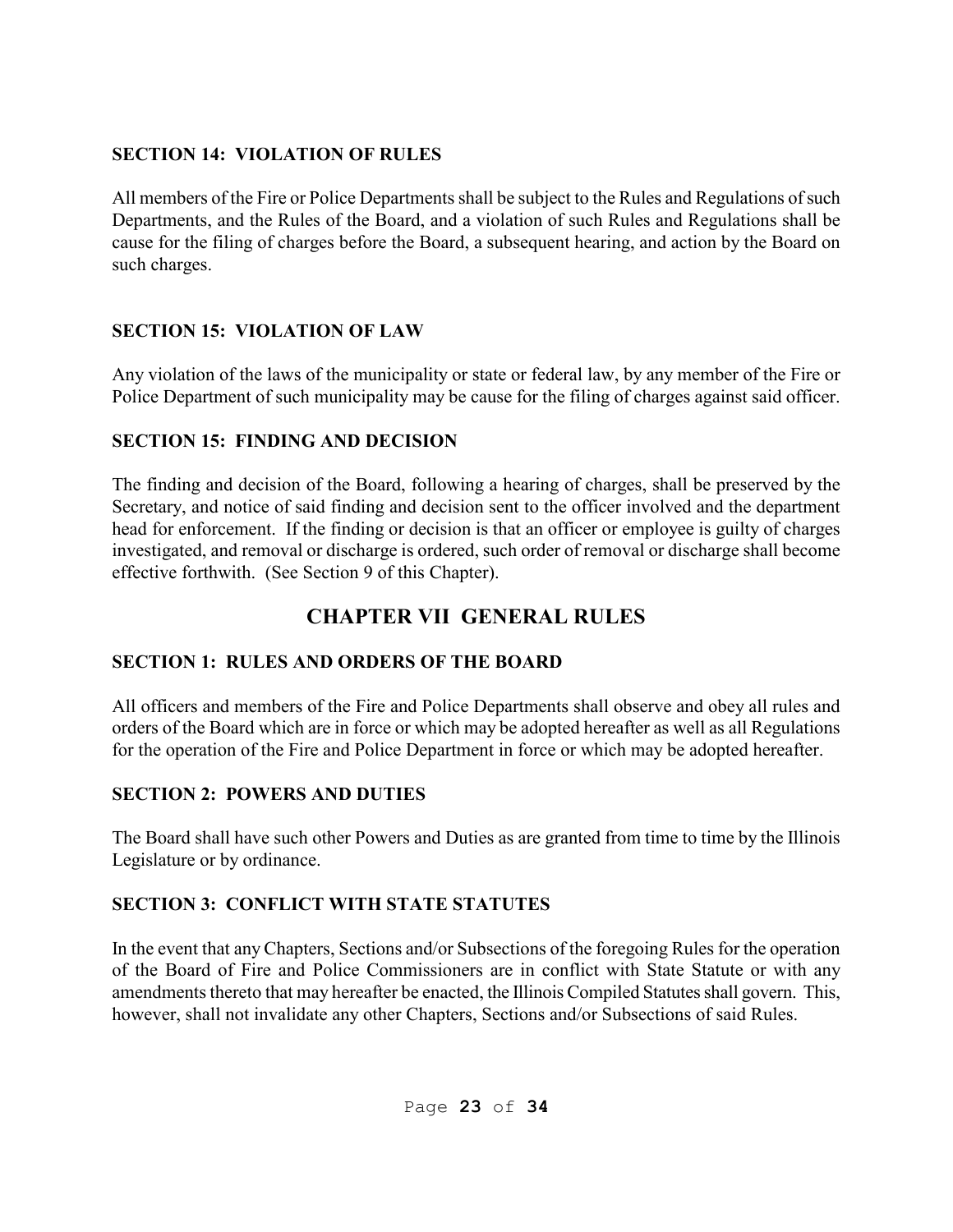#### **SECTION 4: AMENDMENTS**

Amendments to the Rules of the Board may be made at any meeting of the Board. A notice shall be published, in a newspaper of general circulation in the municipality, specifying where such Rules are available for inspection. The notice shall specify the date, not less than ten (10) days subsequent to the date of such publication when said Rules shall become effective.

### **SECTION 5: LEAVE OF ABSENCE**

The Board shall have the ability to grant leaves of absence by reason of military service or dutyrelated disability as specified in Section 10-2.1-23 of the Board of Fire and Police Commissioners Act (65 ILCS 10-2.1-23). If a Leave of Absence is granted by the Board during a probationary period, such probationary period shall be tolled until the probationary employee returns from his leave of absence.

#### **SECTION 6: RECORDS**

- a. The Secretary of the Board or his designee shall be responsible for the storage and maintenance of the records for those personnel activities carried out under the Board's authority. Records are categorized as classified and non-classified.
- b. Non-Classified Records include the following:
	- 1. Data required to comply with the provisions of these guidelines regarding recruitment, selection and promotion.
	- 2. Data required to comply with state and federal regulations regarding equal employment and other related regulations and statutes.
	- 3. Flow data for each applicant for full-time employment by sex, race and national origin.
- c. Classified Records shall include but not be limited to the following:
	- 1. Applications, waivers and releases, educational and military records.
	- 2. All recommendations, findings, reports, etc. resulting from any of the various tests and examinations authorized by the Commission, including, but not limited to:
		- a. Medical reports.
		- b. Written examination results.
		- c. Psychological evaluations.

Page **24** of **34**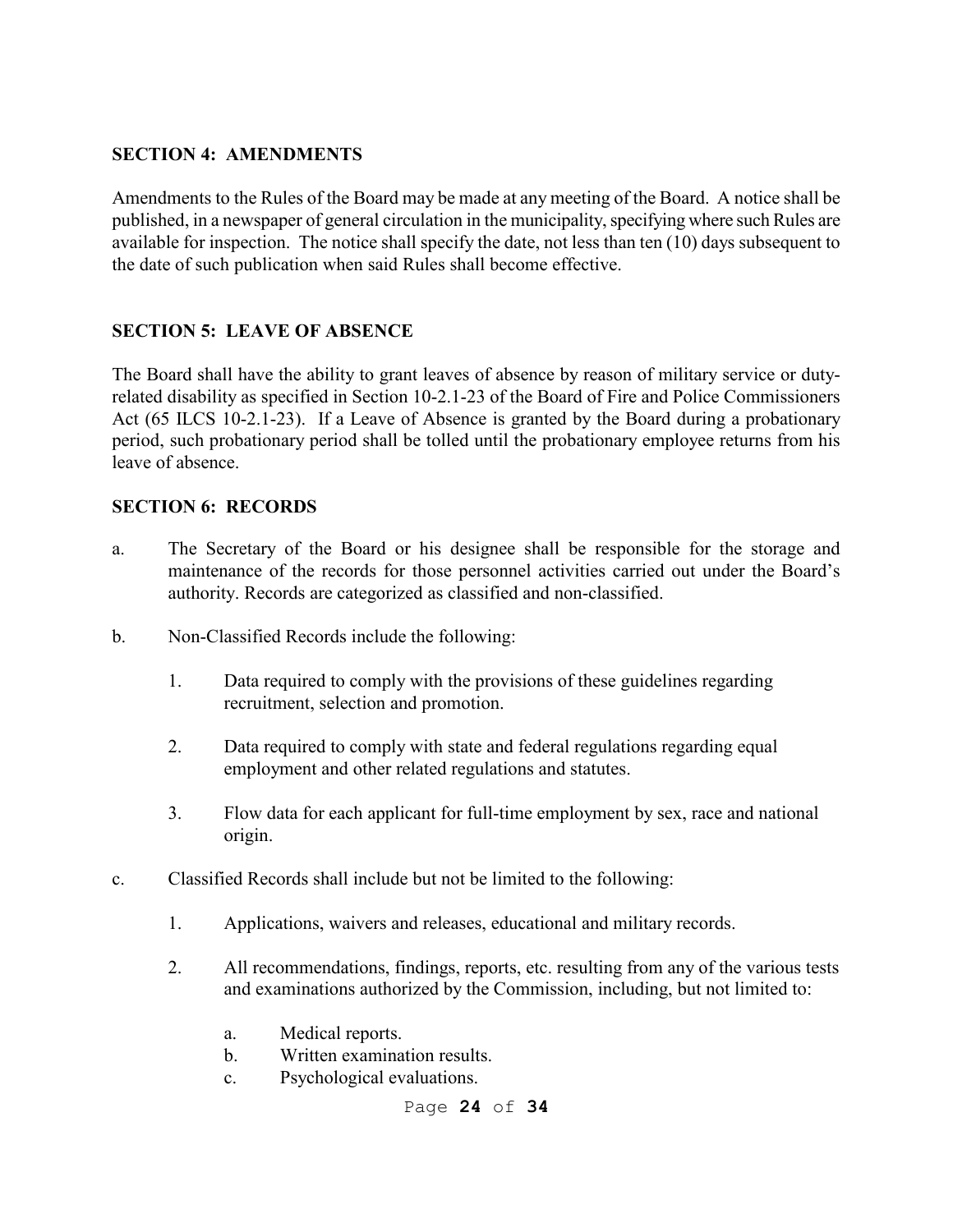- d. Oral interview ratings.
- 3. Any other findings, reports, recommendations, etc. which are:
	- a. Associated with background investigations conducted on behalf of the Commission by the Police Department (at least three-year retention).
	- b. Turned over to the Commission for consideration in the recruitment, selections or promotion process of an individual candidate for a Police Department position under Commission control.
- d. Selection materials are considered classified material and will be stored in secured areas when not in use so as to preclude unauthorized access. Review of all materials shall be in strict conformance with the Illinois Freedom of Information Act. Materials used in the selection processes shall be disposed of in accordance with Illinois law.

# **CHAPTER VIII ADDITIONAL RULES**

### **SECTION 1: POLYGRAPH EXAMINATION**

Any applicant for original appointment with the Fire or Police Department for the Village of Lombard, Illinois, shall submit to a Polygraph Device Deceptive Test, commonly known as a Lie Detector Test, at such time and place as the Board may in writing designate. Such test shall be given without expense to the applicant. Failure of the applicant to take or pass such test shall disqualify him to enter upon the duties of the office for which the application for examination was filed.

### **SECTION 2: PSYCHOLOGICAL EXAMINATION**

Each applicant for either an original appointment or for promotion shall submit to a Psychological Examination by such Psychologist or psychiatrist as the Board may in writing designate.

Such examination shall be without expense to the applicant. Failure of the applicant to take or pass such test shall eliminate him from further consideration.

#### **SECTION 3: PROBATION**

Original appointment shall be on "probationary basis" for a period of two (2) years. In no case shall a probationer be discharged until after the Chief of the Department has received from the Board a notice in writing that the Board has approved such a discharge. Time served on probation, whether continuous or not, shall be fully credited.

### **SECTION 4: ILLINOIS POLICE TRAINING ACT**

By reason of the fact that this Municipality has adopted the provisions of the Illinois Police Training Act, (50 ILCS 705/1 et. seq.), all probationary policemen appointed by this Board shall take and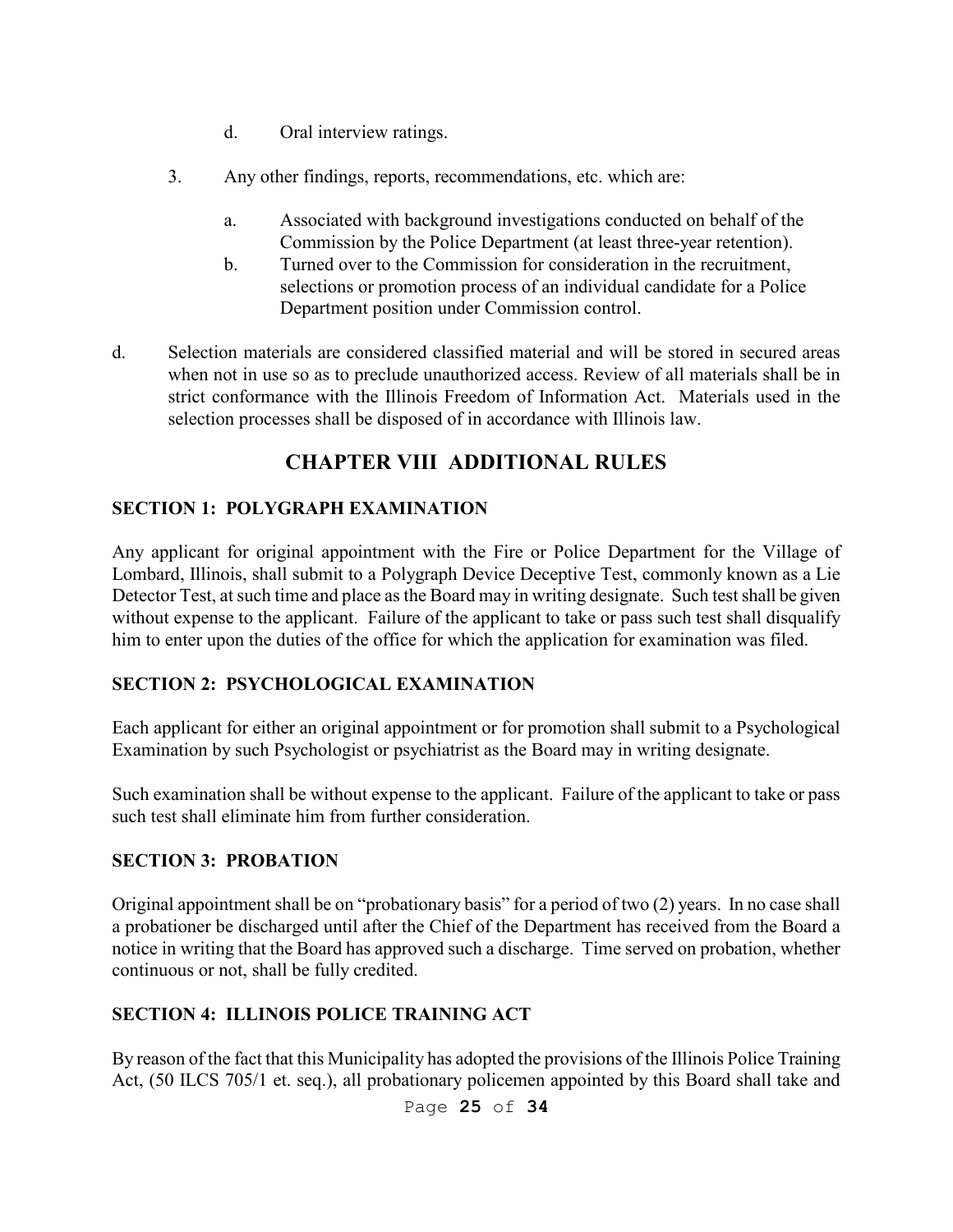complete an approved training course within a period of six (6) months of the date of his initial employment and shall be certified by the Illinois Governmental Law Enforcement Officers Training Board that he has successfully completed said course. Failure of said probationary policeman to take said course at such times as designated or failure to pass such course shall result in immediate discharge of such probationary policeman.

## **SECTION 5: ILLINOIS FIRE PROTECTION AND TRAINING ACT**

All probationary firefighters appointed by this Board shall take and successfully complete the required courses for certification as Illinois Firefighter II as provided by Public Act 77-1665. Said courses must be taken and successfully completed during the firefighter's first twelve (12) months of the probationary period. Failure to certify, as State of Illinois Firefighter II during the first twelve (12) months of the probationary period shall subject to discharge of the probationary firefighter prior to his certification as a regular member of the Fire Department.

## **SECTION 6: FIREFIGHTER/PARAMEDIC**

It is the duty of each appointee to the Fire Department, to successfully complete the Emergency Medical Technician Course and Paramedic training during the Firefighter/Paramedic's two (2) – year probationary period. In addition, it is the duty of each Firefighter/Paramedic to maintain his certification as a Paramedic during his entire course of employment with the Village of Lombard Fire Department. Failure to obtain certification during the probationary period; or failure to maintain Paramedic certification during his course of employment, shall constitute grounds for termination of employment in the Fire Department of the Village of Lombard.

# **SECTION 7: EFFICIENCY REPORTS**

The Board shall receive from the Chief of the Department a quarterly efficiency of evaluation report, including the results of the Basic Training Course, on probationary patrol officers and firefighters.

For all other members of the Department reports shall be made available on an annual basis to the Board within ten (10) days of the anniversary date of appointment. This report shall include in addition to efficiency report, a report on schools attended, commendations or reprimands given and any other pertinent information that might be appropriate in possible promotional examination.

# **CHAPTER IX ADOPTION OF RULES**

These Rules were adopted by the Board of Fire and Police Commissioners, Village of Lombard, Illinois, on 31st day of July, 2000, and became effective on the 15th day of September, 2000. They were amended on January 29, 2002, June 18, 2002, July 23, 2002, September 24, 2002, April 5, 2004, May 25, 2004, June 21, 2004, March 1, 2006; September 26, 2006, December 13, 2006,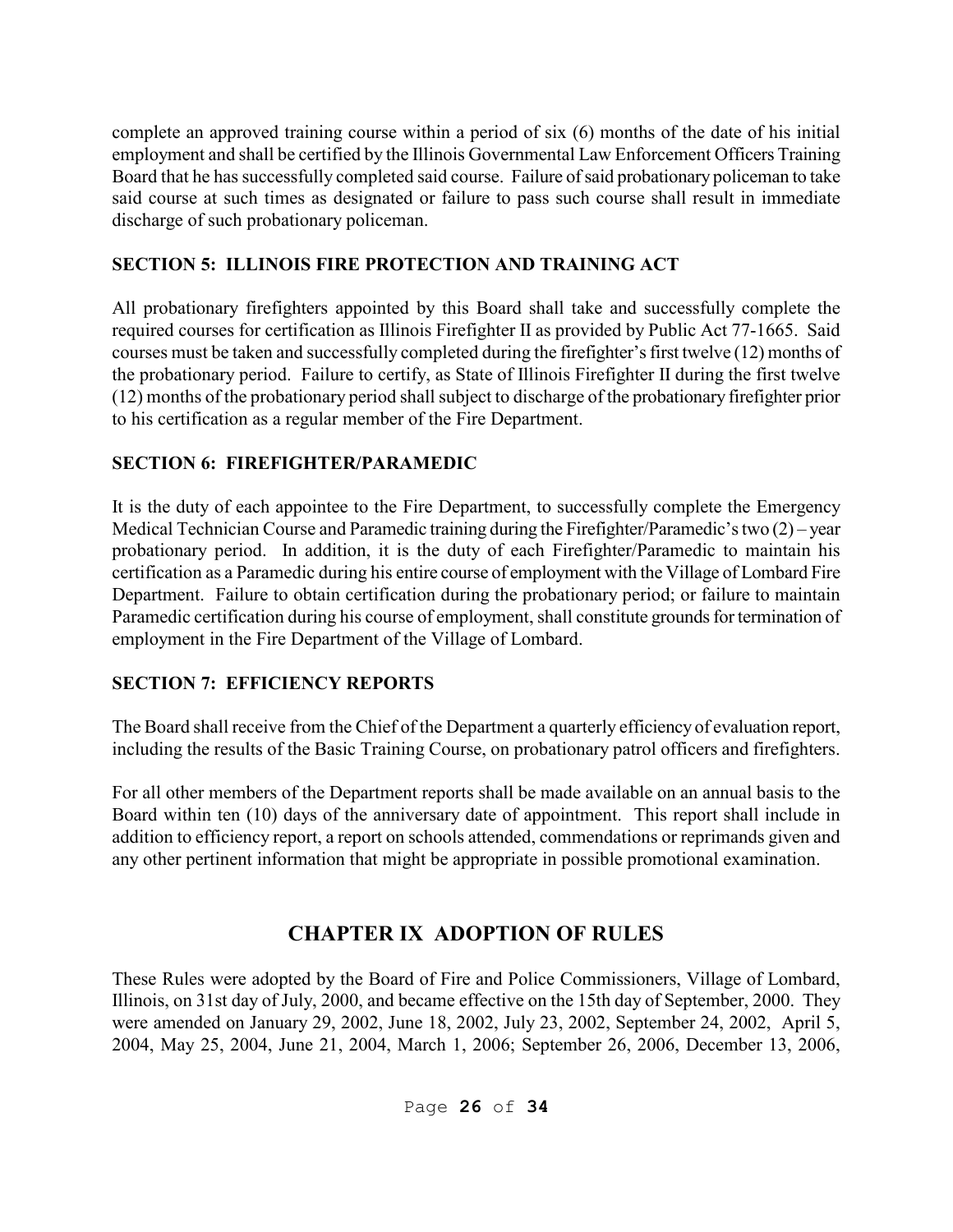December 22, 2009 and January 16, 2010.

.

November 29, 2007, February 26, 2008, March 25, 2008 , March 24, 2009, June 23, 2009,

 Board of Fire and Police Commissioners, Village of Lombard, Illinois

Chairman

 $\frac{1}{\sqrt{2}}$  ,  $\frac{1}{\sqrt{2}}$  ,  $\frac{1}{\sqrt{2}}$  ,  $\frac{1}{\sqrt{2}}$  ,  $\frac{1}{\sqrt{2}}$  ,  $\frac{1}{\sqrt{2}}$  ,  $\frac{1}{\sqrt{2}}$  ,  $\frac{1}{\sqrt{2}}$  ,  $\frac{1}{\sqrt{2}}$  ,  $\frac{1}{\sqrt{2}}$  ,  $\frac{1}{\sqrt{2}}$  ,  $\frac{1}{\sqrt{2}}$  ,  $\frac{1}{\sqrt{2}}$  ,  $\frac{1}{\sqrt{2}}$  ,  $\frac{1}{\sqrt{2}}$ 

 $\frac{1}{\sqrt{2}}$  ,  $\frac{1}{\sqrt{2}}$  ,  $\frac{1}{\sqrt{2}}$  ,  $\frac{1}{\sqrt{2}}$  ,  $\frac{1}{\sqrt{2}}$  ,  $\frac{1}{\sqrt{2}}$  ,  $\frac{1}{\sqrt{2}}$  ,  $\frac{1}{\sqrt{2}}$  ,  $\frac{1}{\sqrt{2}}$  ,  $\frac{1}{\sqrt{2}}$  ,  $\frac{1}{\sqrt{2}}$  ,  $\frac{1}{\sqrt{2}}$  ,  $\frac{1}{\sqrt{2}}$  ,  $\frac{1}{\sqrt{2}}$  ,  $\frac{1}{\sqrt{2}}$ 

 $\mathcal{L}_\mathcal{L}$  , which is a set of the set of the set of the set of the set of the set of the set of the set of the set of the set of the set of the set of the set of the set of the set of the set of the set of the set of

Commissioner

Commissioner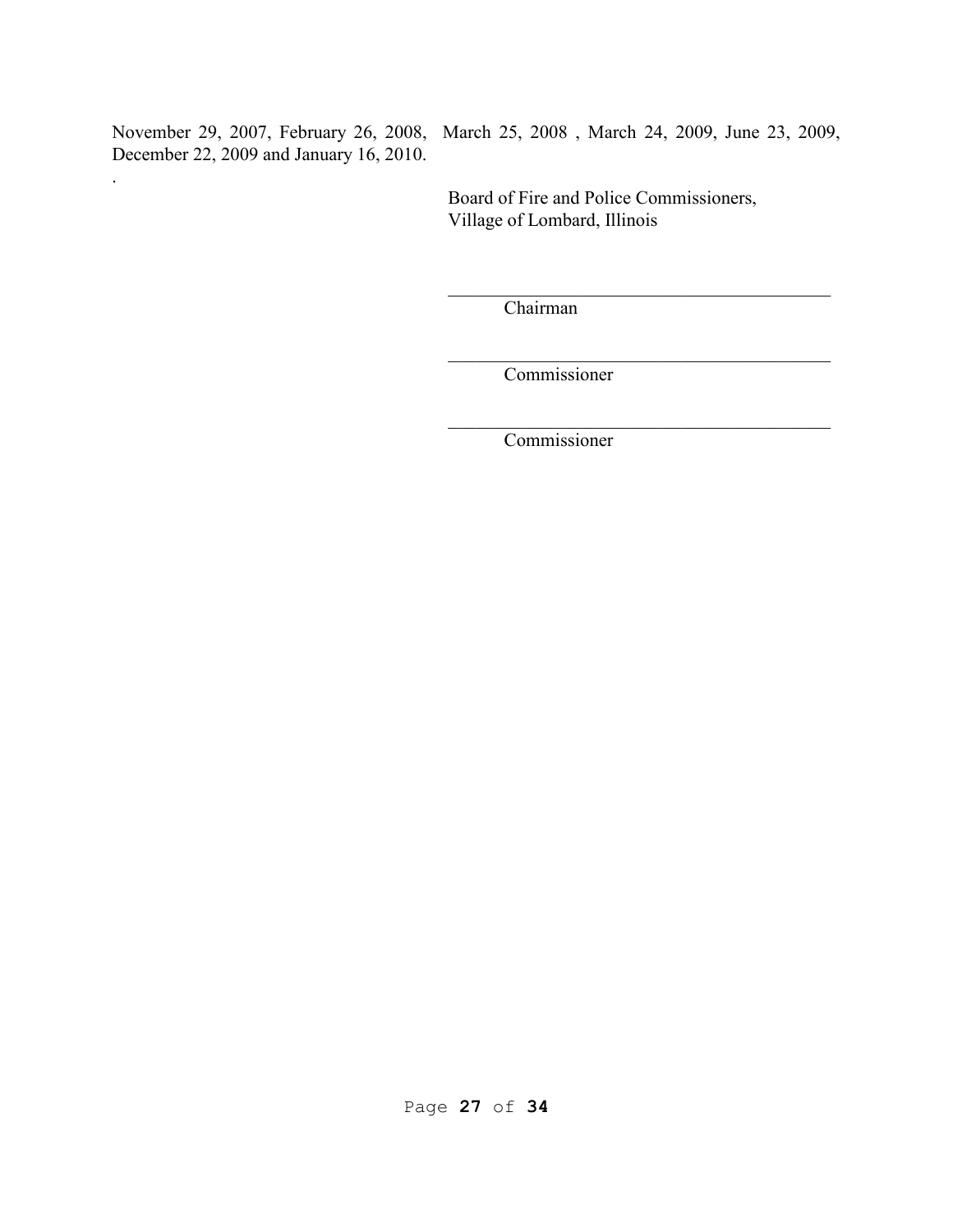# **ARTICLE XIV – VACANCIES AND PROMOTIONS**

### **SECTION 14.1 - PROMOTION TO THE RANK OF LIEUTENANT**

Promotions to the rank of Lieutenant shall be in accordance with the provisions of this Article and, if not otherwise covered by this Article, the applicable provisions of the Fire Department Promotion Act, 50 ILCS 742 (hereinafter the "Promotion Act"). All remaining aspects of the Lieutenant's promotional process shall be in accordance with the applicable Rules and Regulations of the Village Board of Fire and Police Commissioners (hereinafter the "BOFPC"), as the same may be changed from time to time, provided that such rules shall not contravene the provisions of this Article or the applicable provisions of the Promotion Act.

### **SECTION 14.2 – VACANCIES**

This Article applies to promotions to vacancies in the rank of Lieutenant. A vacancy in the rank of Lieutenant shall be deemed to occur on the date upon which the position is vacated, provided that the position continues to be funded and authorized by the Village. If the Village should add lieutenant positions to the budget the position shall be treated open based upon the date funded in the adopted budget. If a vacated Lieutenant position is not filled due to the lack of funding or authorization, and is subsequently reinstated the final promotion list shall be continued in effect until all Lieutenant positions that were vacated and not filled due to the lack of funding or authorization have been filled or for a period of up to five (5) years beginning from the date on which such position was vacated.

#### **SECTION 14.3 – ELIGIBILITY REQUIREMENTS**

The examination process for promotion to the rank of Lieutenant shall be competitive among the rank of Firefighter who meets the eligibility requirements.

Firefighters shall be eligible to participate in the process for promotion to Lieutenant if they have served a minimum of five (5) years on the Lombard Fire Department, including probation, as of the date of the written examination. Commencing with the second promotional testing process conducted following the date of this Agreement, the following additional eligibility requirements shall apply:

 (1) All applicants must be certified as an Advanced Firefighter as described by the Illinois Office of the State Fire Marshal;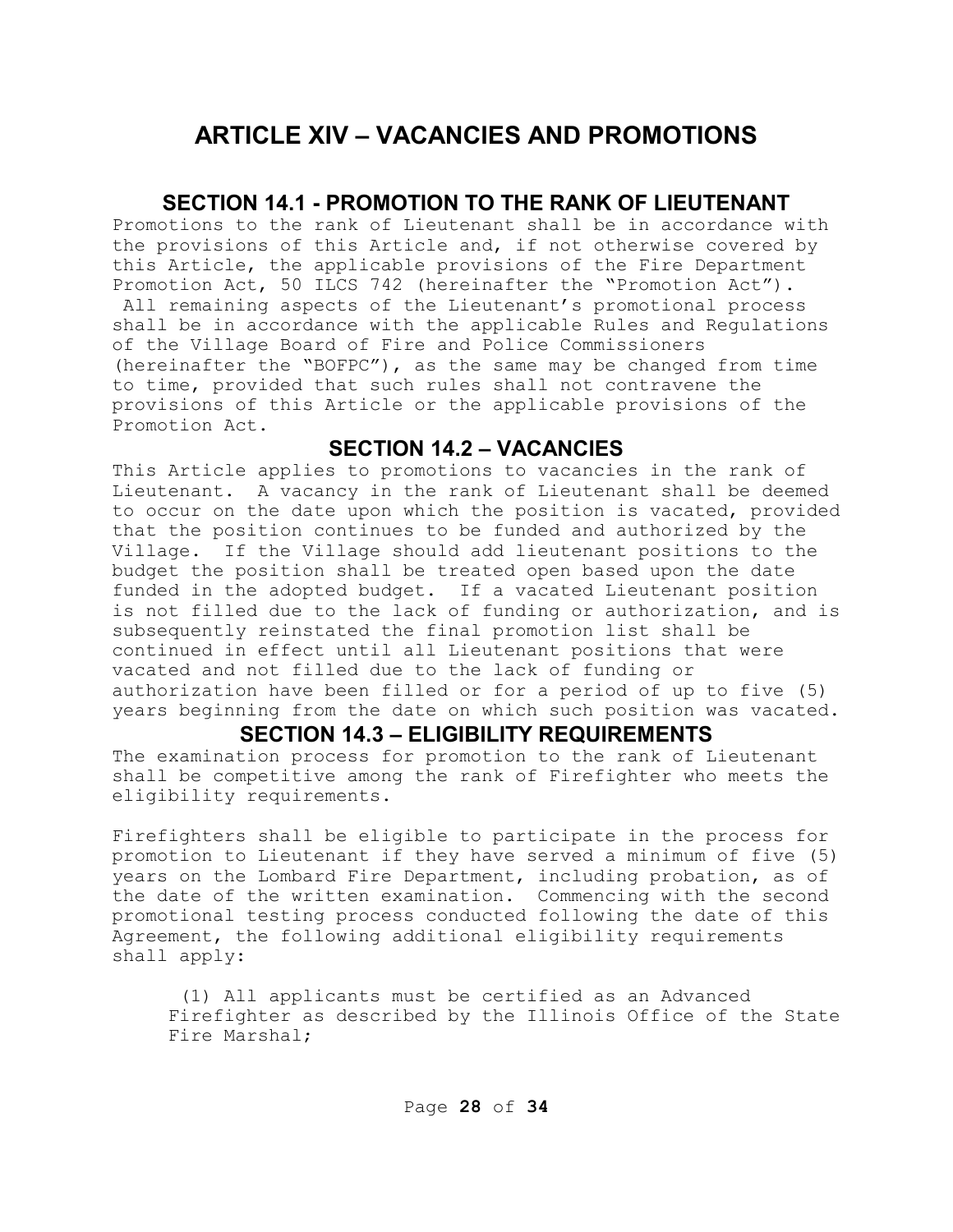(2) All applicants must be an Illinois Licensed Paramedic as of the date of the close of applications for the promotion testing process as established by the BOFPC; and

(3) All applicants must be certified as a Fire Officer I or provisional Fire Officer I as described by the Illinois Office of the State Fire Marshal as of the date of the close of applications for the promotion testing process as established by the BOFPC.

It is further understood that any non-paramedic who was permitted to apply before the second promotional testing process must become an Illinois Licensed Paramedic within two (2) years of the date he or she is promoted, or said employee shall be demoted to their prior rank.

The Union and the Village hereby waive any requirement that eligibility requirements be published at least one year prior to the date of the beginning of the promotional process, including, but not limited to, any such requirement under Section 15 (b) of the Promotion Act.

#### **SECTION 14.4 – APPLICATION TO BE TESTED**

The posting of the testing process by the BOFPC shall include a date and time by which the applicant who wishes to be tested shall have submitted an application in person to the Fire Chief or his designee, or by certified mail addressed to the Fire Chief . (Any application submitted by certified mail must be received by the date specified in the BOFPC posting.) This posting shall be made no less than sixty (60) calendar days prior to the deadline for submitting the application, and shall include a copy of the application form. The form provided by the fire department shall be officially received, signed and date-stamped. A copy will be made available to the applicant.

No applications shall be received after the closing date and time specified in the BOFPC posting. Failure to submit such form by the closing shall preclude any consideration to the testing process.

### **SECTION 14.5 – COMPONENTS OF THE PROMOTIONAL PROCESS AND THE WEIGHTING OF COMPONENTS**

The placement of eligible candidates on a promotion list shall be based on the points achieved by the candidate on each of the following five components weighted as specified.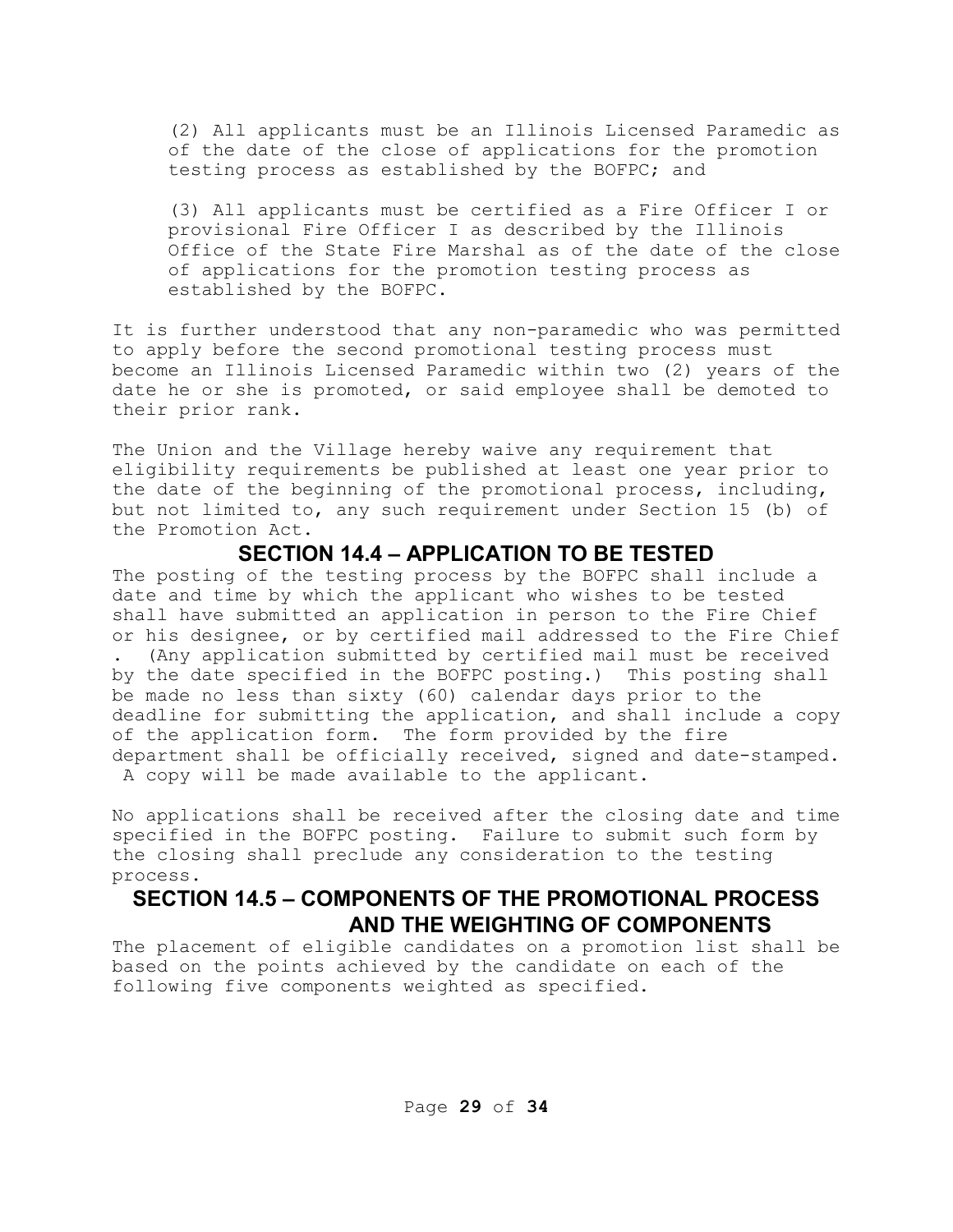|   | Order of Administration Component |                 | Weighting Percentage |
|---|-----------------------------------|-----------------|----------------------|
|   | Seniority                         | 10 <sub>8</sub> |                      |
|   | Ascertained Merit                 | 10 <sub>8</sub> |                      |
| 3 | Chief's Points                    | 1.5%            |                      |
| 4 | Written Examination               | 40%             |                      |
| 5 | Assessment Center                 | 2.5%            |                      |

#### **SECTION 14.6 – CANDIDATE WITHDRAWAL**

If a candidate wishes to withdraw from the promotional process he may do so prior to the final posting, the candidate shall so advise the Fire Chief in writing. After receipt of the request the candidate name will be removed from any posting in regard to the promotion.

## **SECTION 14.7 – PROMOTION PROCESS**

#### **Seniority**

Seniority shall be calculated based upon whole months of completed service as of the close of applications for the promotion testing, as established by the BOFPC. Seniority shall be calculated as follows:

- Candidates shall be granted .5555 point for each completed month of full-time service with the Lombard Fire Department, beyond sixty (60) months of completed service.
- The total point value shall not exceed 100 points, based upon twenty (20) or more years of service.

#### **Ascertained Merit**

A maximum of 100 points can be earned based on ascertained merit, which shall be determined on the basis of the following:

|                                                  | Points    |
|--------------------------------------------------|-----------|
| Thirty Hours of College Credit with no degree    | 10 points |
| Associate's Degree - Non-Fire/EMS                | 15 points |
| Related/Emergency Management                     |           |
| Associate's Degree - Fire/EMS Related/Emergency  | 20 points |
| Management                                       |           |
| Bachelor's Degree - Non-Fire/EMS                 | 25 points |
| Related/Emergency Management                     |           |
| Bachelor's Degree - Fire/EMS Related/Emergency   | 35 points |
| Management                                       |           |
| Master's Degree - Non-Fire/EMS Related/Emergency | 40 points |
| Management                                       |           |
| Master's Degree - Fire/EMS Related/Emergency     | 50 points |
| Management                                       |           |
|                                                  |           |

Points are cumulative. All post-secondary degrees or credit hours must be from a degree granting educational institution accredited by the North Central Association or an equivalent regional institutional accreditor in the United States that is recognized by the U.S. Department of Education and the Council on Higher Education Accreditation.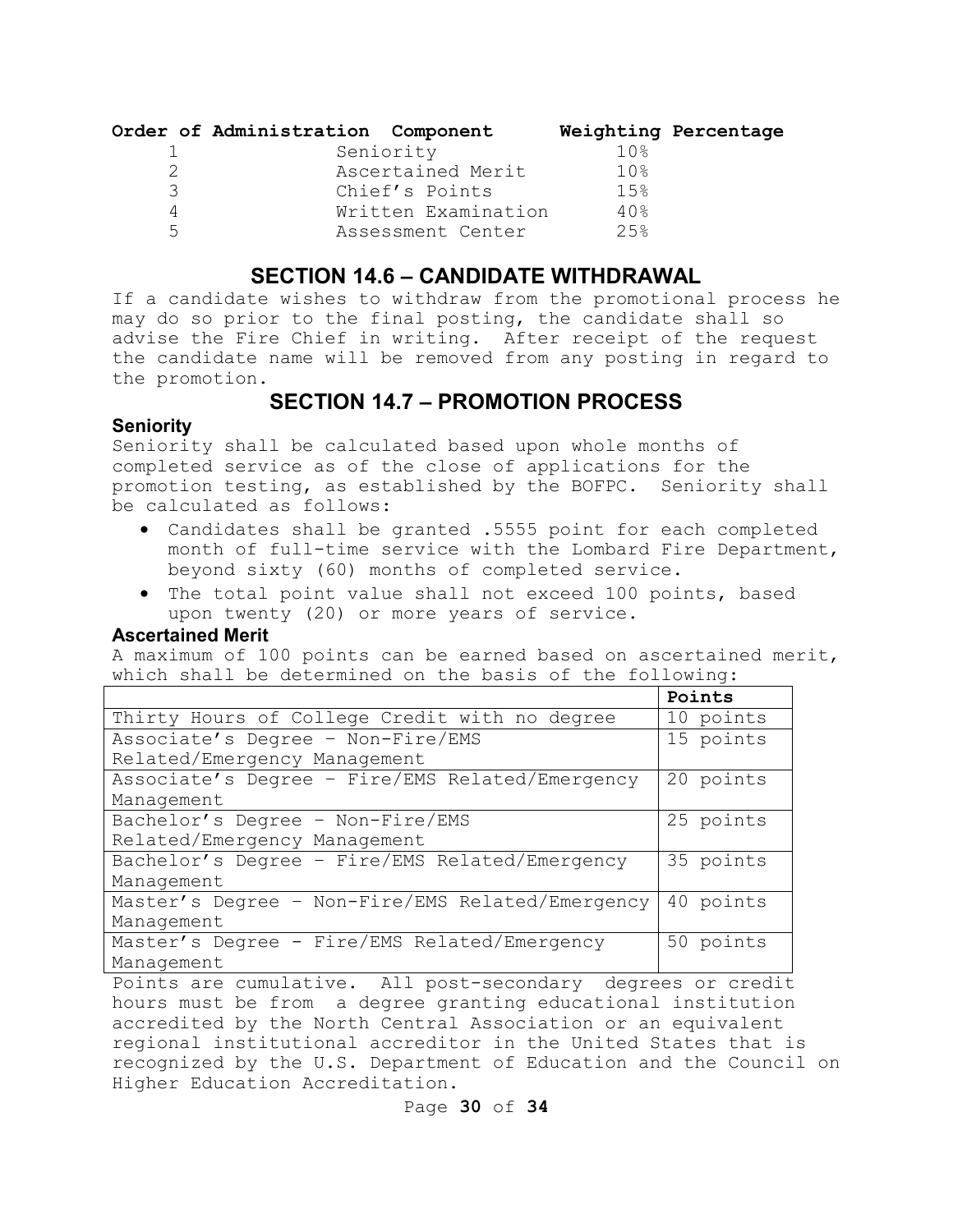#### **Chief's Points**

The Fire Chief shall rate each candidate from 0 to 100 points. The total weighted score awarded to all candidates shall be sent via email and sent via certified mail to each candidate as provided in this article. The Fire Chief shall assign points based on his assessment of each candidate's qualifications and abilities to perform the duties of Lieutenant. The Chief's points shall be based on job related criteria. Such criteria shall be disclosed to all candidates and the Union at least 90 days prior to the awarding of the points.

If an employee files a grievance over the Chief's points and it is appealed to arbitration, the arbitrator shall apply the arbitrary and capricious standard to determine whether or not the contract has been violated. Any such grievance must be filed at Step 4 of the grievance procedure within fourteen (14) calendar days of the date the Chief's point ratings are sent via certified mail to the employee's home address.

#### **Written Examination**

The BOFPC will post a reading list of the study materials for written examination, which shall include study and reference material for all major areas contained in the written examination at both fire stations, at least ninety (90) calendar days in advance of the date of the written examination. The written exam shall be conducted by an outside vendor selected by the BOFPC. The written exams may be scored off site or on site as elected by the vendor. The candidates may review their scores and/or challenge questions with a representative of the vendor at a predetermined time period at the Village, provided that the BOFPC or the BOFPC's designee shall make the final determination.

The Village will not retain an outside vendor to conduct the written exam unless such vendor agrees not to offer a preexamination review session to eligible employees in advance of the written examination component which they have been retained to conduct.

#### **Assessment Center**

The BOFPC will select an independent vendor, who will use a panel or panels of fire command officers from other public sector jurisdictions to conduct an Assessment Center. The Assessment Center may include the use of multiple assessment techniques. Each candidate may be awarded up to 100 points by the Assessment Panel.

The Village will not retain an outside vendor to conduct the Assessment Center unless such vendor agrees not to offer a preassessment center review session to eligible employees in advance of the assessment center component which they have been retained to conduct.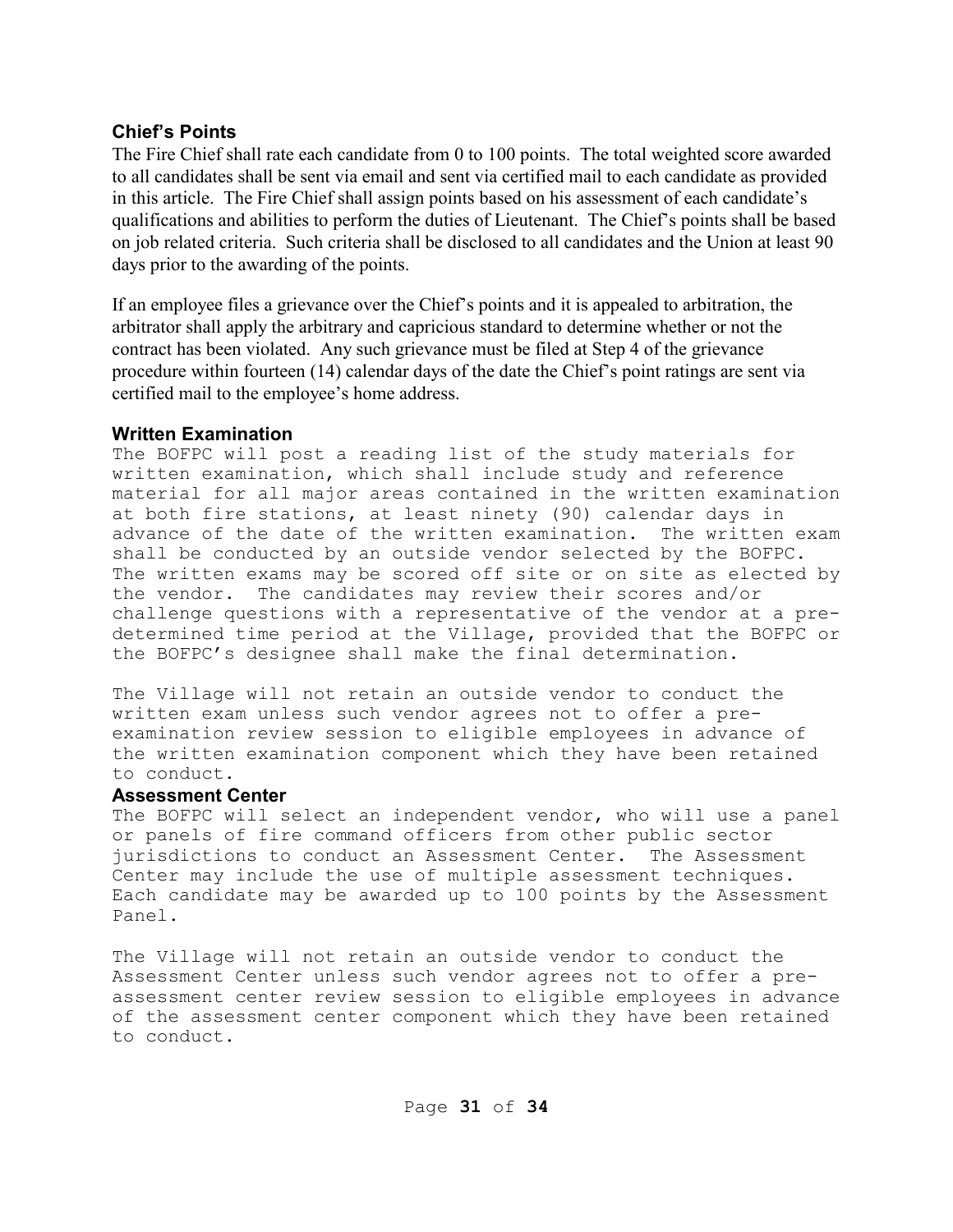## **SECTION 14.8 – SCORING COMPONENTS AND POSTING OF PRELIMINARY PROMOTION LIST**

Each component of the promotional test shall be scored on a scale of 100 points. The component scores shall then be reduced by the weighting factor assigned to the component on the test, carried out two (2) decimal places, and the scores of all components shall be added to produce a total possible score of 100 points. After each component is completed, the score for that component shall be mailed to the applicant's home address. Candidates shall then be ranked on the list in rank order based on the highest to the lowest total weighted points scored on all components of the test. This shall be the preliminary promotion list.

#### **SECTION 14.9 – MILITARY PREFERENCE POINTS**

Once the preliminary promotion list is posted, if a candidate wishes to receive points for being a military veteran such employee must affirmatively so request in writing to the BOFPC or their designee within fifteen (15) calendar days of the posting of such list. The determination of whether an employee is eligible for military preference points shall be based on the provisions of the Illinois Municipal Code, 65 ILCS Sections 5/10- 2.1-10. Candidates who are otherwise qualified and timely request credit for at least one year of active military service, shall be granted military preference points of 0.1389 of one point for each month of such military service not exceeding thirty-six (36) months [maximum military preference points is five (5)]. Any person who has received a promotion from a promotion list on which his or her position was adjusted for military preference, under this Article, the Promotion Act or any other law, shall not be eligible for any subsequent military preference points.

## SECTION 14.10 - FINAL PROMOTION LIST

After all components of the promotional process have been completed and any military preference points added, the score for all components for each candidate who completed all components shall be tallied, and a final promotion list shall be prepared by the BOFPC. The final promotion list shall be posted on the bulletin board at each fire station and at the Village Hall, listing in rank order from highest to lowest the scores of all candidates, except for candidate who withdrew from the process. Once posted this date becomes the start date for the life of the list. In the event two or more candidates receive the identical score on the final list, priority shall be given to the person with the greatest seniority, among those with the same score. It is further agreed, however, that any candidate who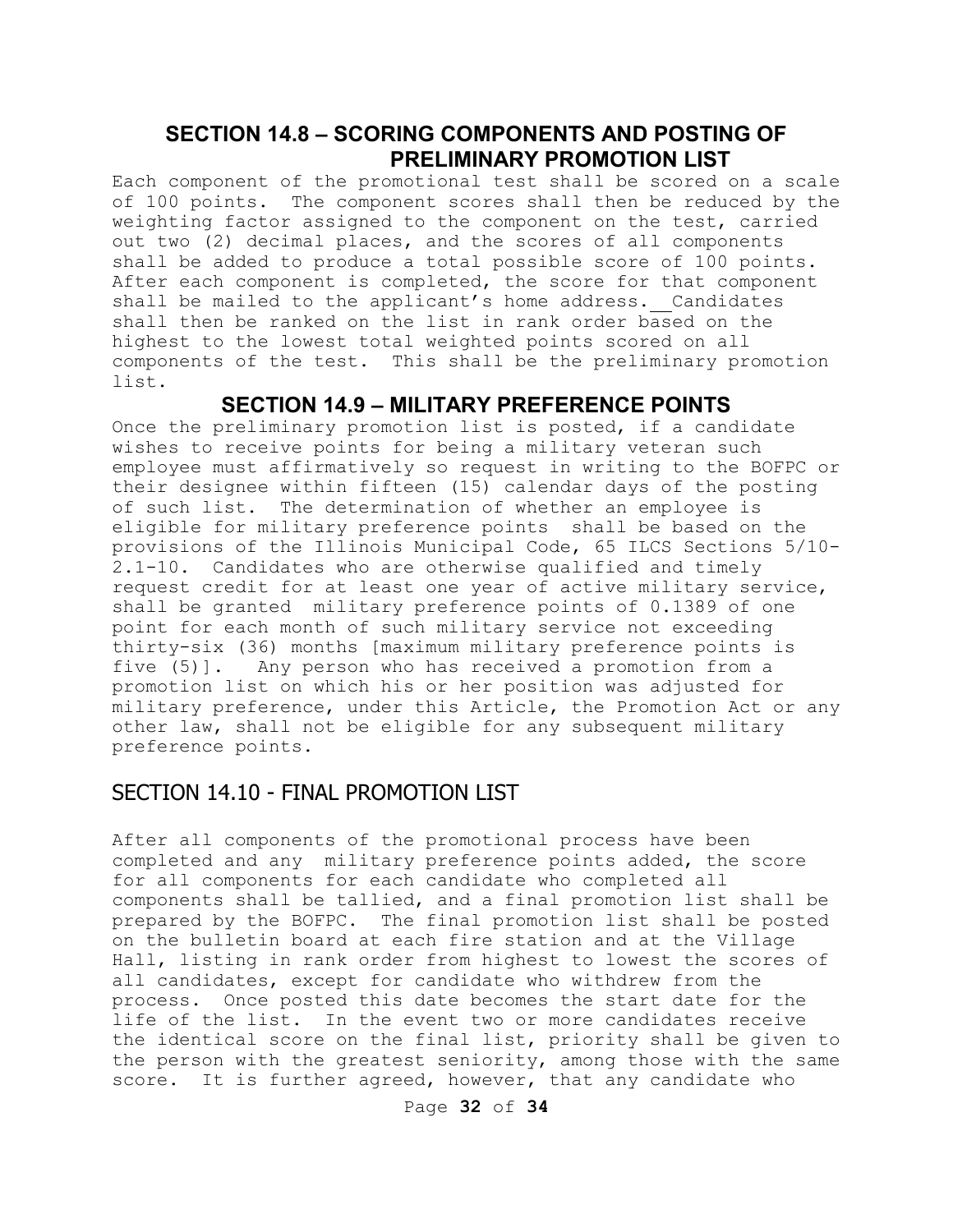fails to achieve a total weighted score of 75.00 points or greater shall be excluded from the final promotion list and ineligible for promotion.

#### **SECTION 14.11 – ORDER OF SELECTION**

When there is a vacant or newly created position in the rank of Lieutenant that the Village has funded and authorized to be filled, the BOFPC shall appoint to that position the person with the highest ranking on the final Lieutenant Promotional List, except that the BOFPC, upon recommendation of the Fire Chief, shall have the right to pass over that person and appoint the next highest ranked person on the list if the BOFPC has reason to conclude that the highest ranking person has demonstrated substantial shortcomings in work performance or has engaged in misconduct affecting the person's ability to perform the duties of the promoted rank since the posting of the promotion list. If the highest ranking person is passed over, the BOFPC shall document their reasons for their decision to select the next highest ranking person on the list. Any dispute as to the selection of the first or second highest-ranking person shall be subject to resolution in accordance with the provisions of the grievance and arbitration procedure set forth in Article 9 of this Agreement; provided, however, any such grievance must be filed at Step 4 within seven (7) calendar days of the date the employee is notified, in writing, of the BOFPC's reason for passing him over. If a timely grievance is filed, the promotion shall be held in abeyance pending completion of the grievance process. During the pendency of any such grievance, the BOFPC may exercise their authority, pursuant to ILCS 5/10-2.1-16, to make a temporary appointment. If no such appointment is made the procedures set forth in Article XVIII (Acting Out of Classification) of this Agreement shall be utilized. Unless the reasons for passing over the highest ranking person are not remediable, no person who is the highest ranking person shall be passed over more than once. Any candidate may refuse a promotion once without losing his position on the final promotional list. Any candidate who refuses a promotion a second time shall be removed from the final promotion list, provided that such action shall not prejudice a person's opportunity to participate in future promotional testing processes. Candidate refusal must be in writing.

### **SECTION 14.12 – DURATION OF FINAL PROMOTION LIST**

A final promotion list developed pursuant to this Article shall be effective for a period of three (3) years from the date of its posting. Integrated lists shall not be utilized.

#### **SECTION 14.13 – MONITORING OF THE TESTING PROCESS**

The Union and the Village may elect to have up to two (2) monitors each at the written exam and the Assessment Center. The monitors cannot be participants in the testing process. The monitors are observing only and cannot be disruptive to the process. The failure to be on time or to attend will not impede the testing process. Names of the monitors for the Union have to be provided by the Union to the Fire Chief five (5) calendar days before the test component.

## **SECTION 14.14 – RIGHT OF REVIEW**

Any individual participant in the promotional process who believes that an error has been made with respect to eligibility to take an examination, examination result, placement or position on a promotion list, or application of military preference points shall be entitled to a review of the matter